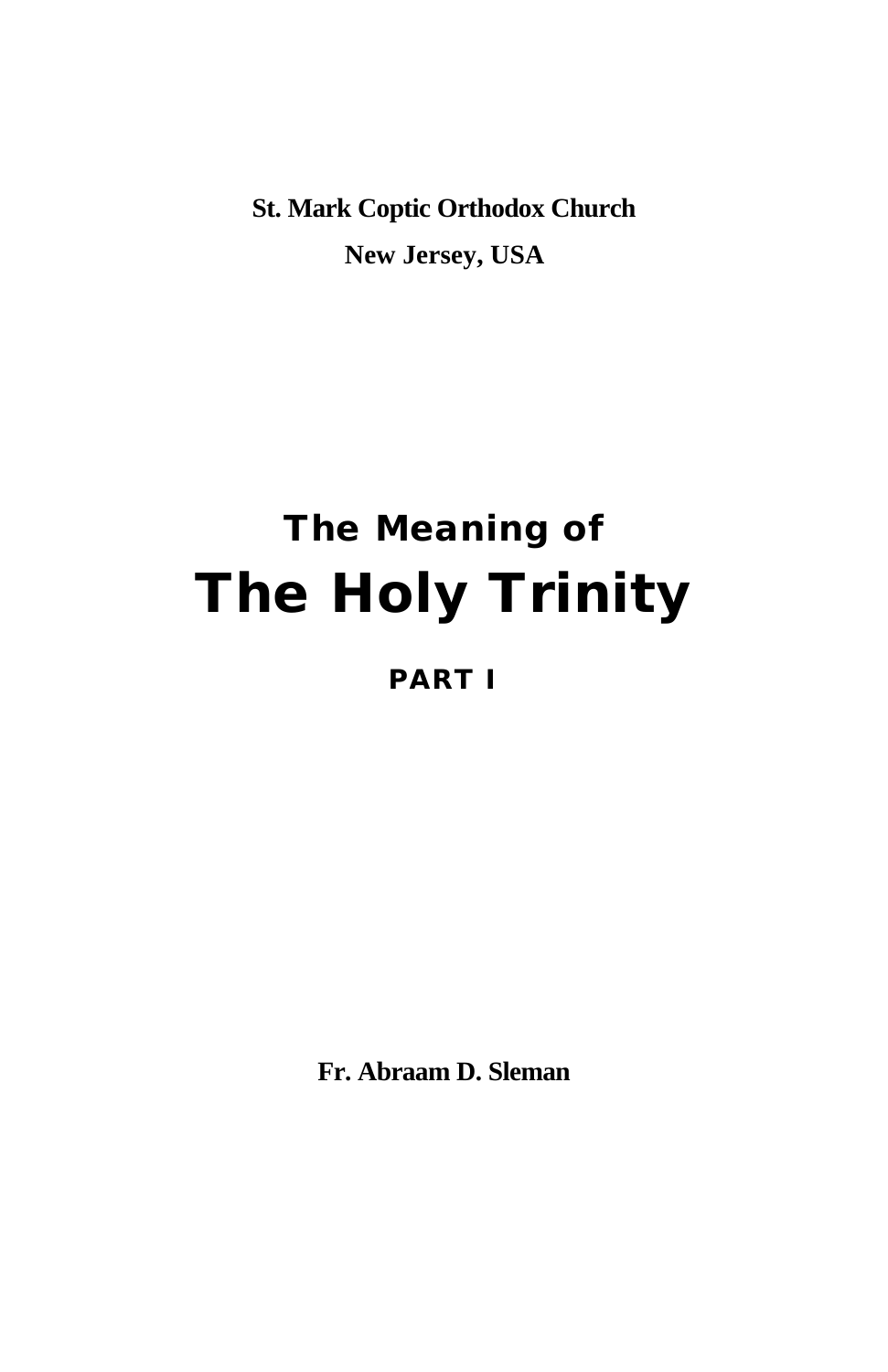## *Contents*

*Preface, p. 3*

*Chapter 1: Analogy of the Holy Trinity, p. 5 Chapter 2: The Unity of the Holy Trinity, 22*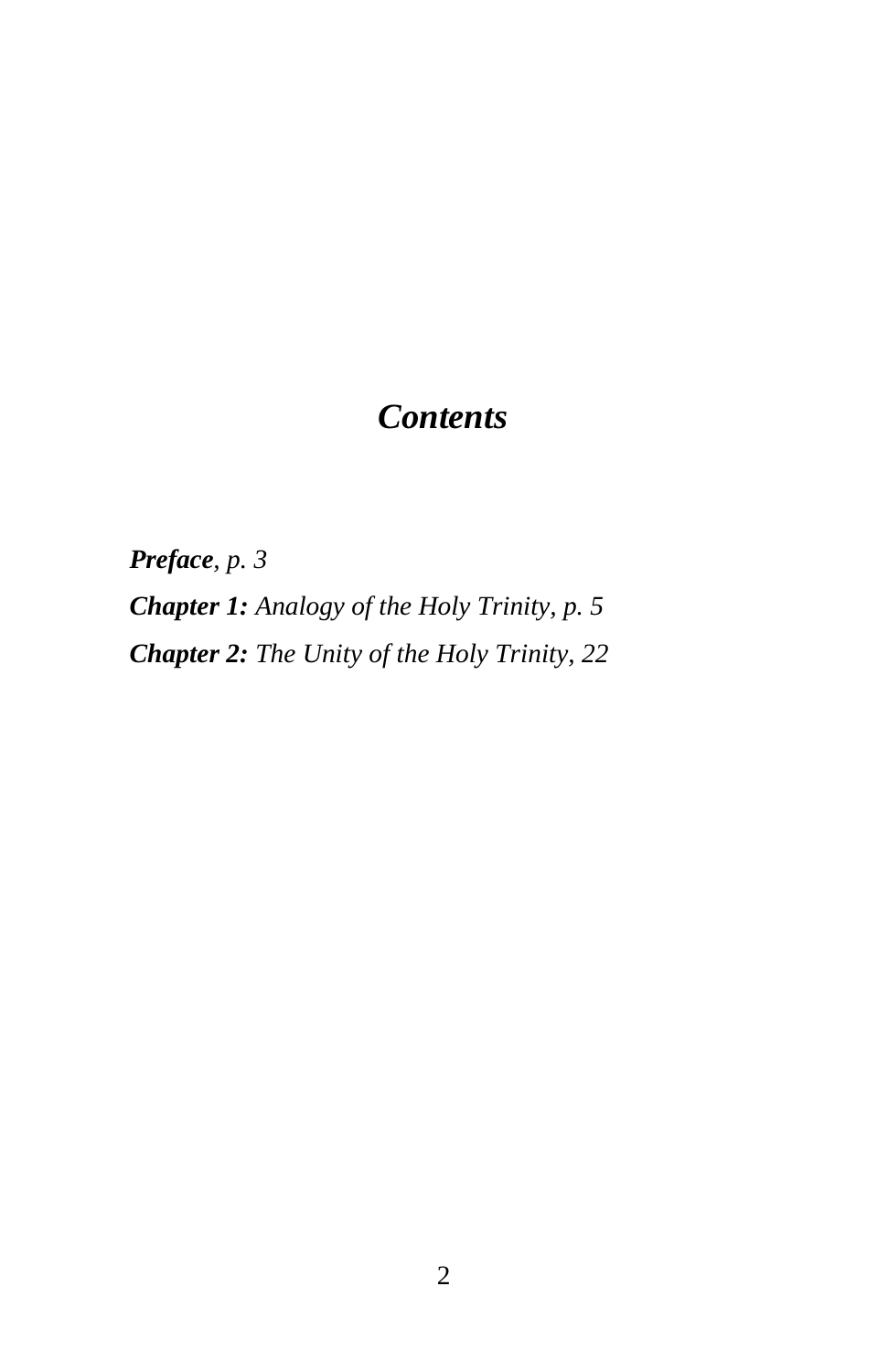## **Preface**

**Many are wondering, "Do Christians believe in one God? Or do they believe in three gods?" And if they believe in one God, then what is the meaning of the Father and the Son and the Holy Spirit?** Because of their misunderstanding, some people accuse Christians of Polytheism. They do so by thinking that the term "Trinity" means three gods. This is not true, for Christianity rejects any kind Polytheism.

**Monotheism is a central belief of Christianity.** All Christians, regardless of their denominations, believe that GOD is ONE. The Lord Jesus Christ said, "The first of all the commandments is: "**The Lord our God**, **the Lord is one**. And you shall love the Lord your God with all your heart, with all your soul, with all your mind, and with all your strength." (Mark 12:29- 30).

**Christian's belief in the Holy Trinity is Monotheistic.**  To speak about the Trinity is to speak in more details about the one God. Trinity is a clear view of the one God, as we will see later. Trying to deal with the issue of the Trinity apart from Monotheism add up to the difficulty of understanding of the whole issue.

This small book is not a theological research in the traditional sense. **It is about the meaning of the Holy Trinity in terms of how God reveals Himself to human beings.** It is also about God's relation to human beings and their relation to Him.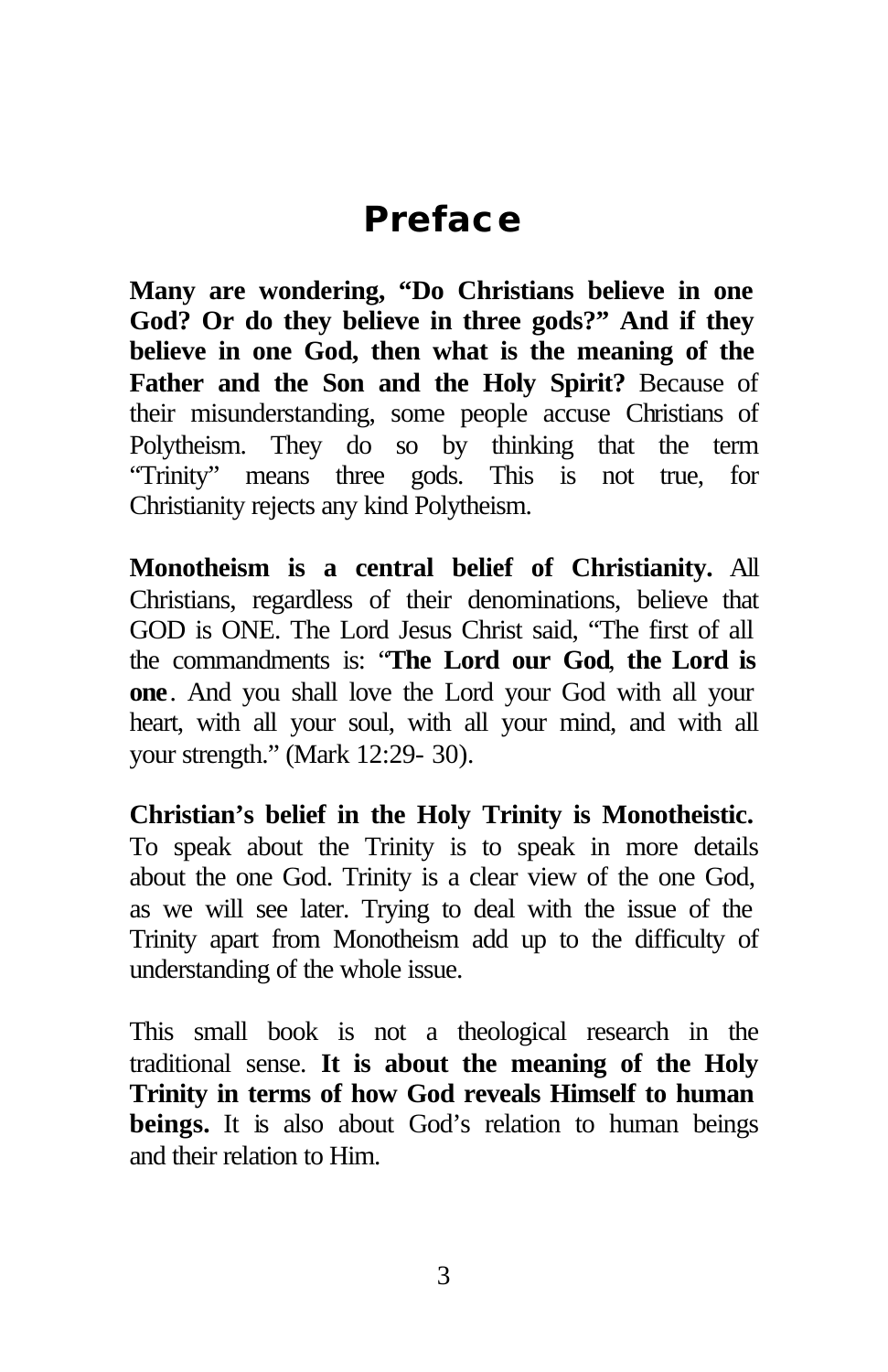**Many readers want a simple explanation fit for their time, rather than a theological thesis. I hope this book meet their needs**.

**It is noteworthy to mention that all the Biblical quotations are from the New King James Version**, unless otherwise is mentioned. Capital letters are used when the pronoun refers to the Deity, even if they are not capitalized in the version they are quoted from.

Special acknowledgment is given to my partners of my long journey of search for the meaning of the Holy Trinity, my wife and my children, for their love and support. I thank Mrs. Ivana Meshell, for her help in reviewing and editing the text. Hoping we all land together safely when we see God face to face. Let it be for the glory of God our Father by the prayers of H.H. Pope Shenouda III. Amen.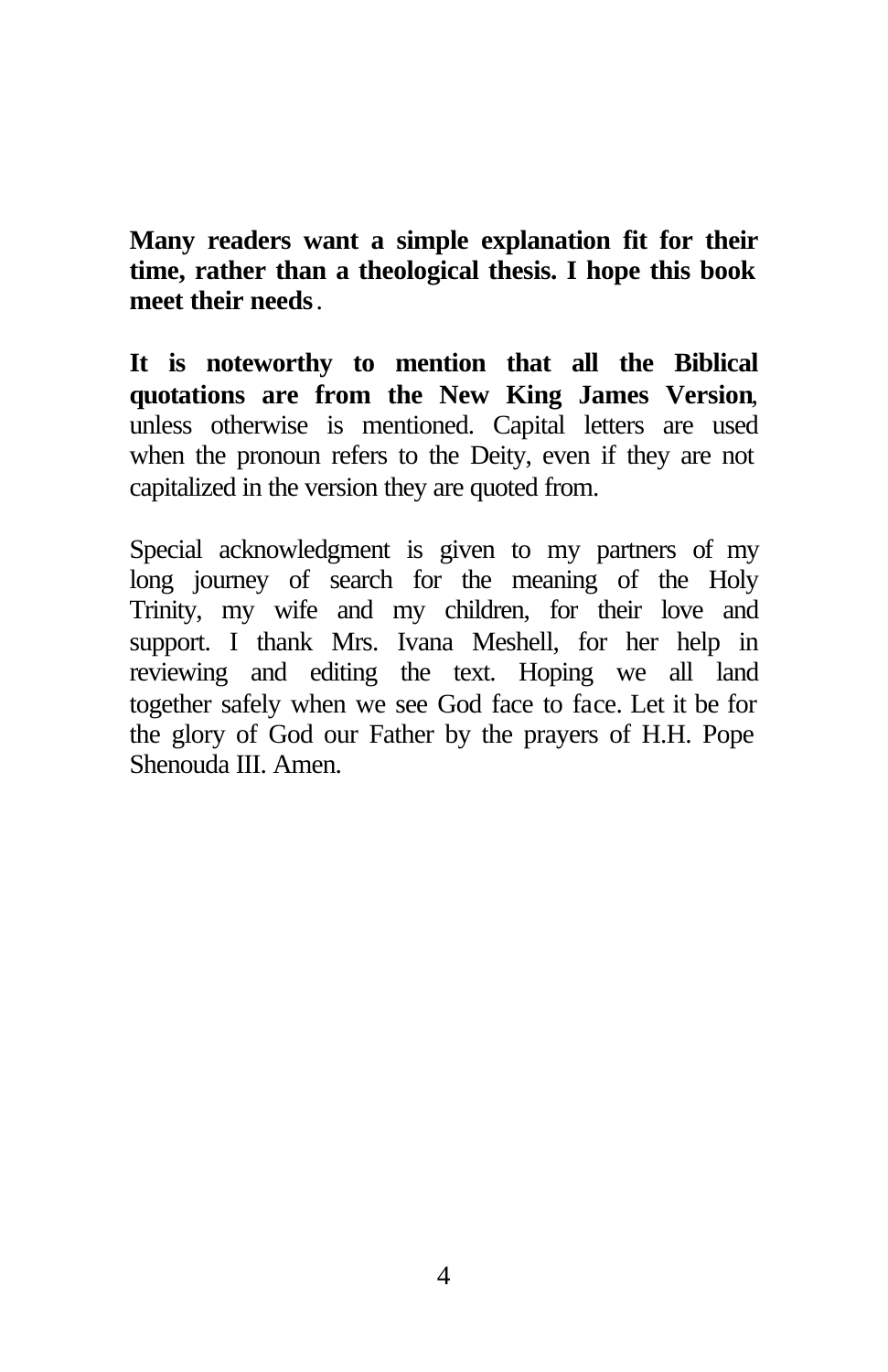## **Chapter 1**

#### **ANALOGY OF THE HOLY TRINITY**

When it comes to talk about God, unique principles should be considered. Some of them are:

- 1- **There is none like God.** God said in Isaiah, "I am God, and there is none like Me" (Isa 46:9). He is unique in every thing. God said, "To whom then will you liken Me, or to whom shall I be equal, says the Holy One?" (Isa. 40:25). He is unique because He is the creator and everything else is a creation, He "created the heavens and the earth" (Gen1: 1). Nothing is comparable to Him.
- 2- **God is far beyond the ability of human intelligence and imagination.** It is impossible to embrace Him and His divine aspects in a limited conception made by our own minds. His thought, ways and plans are different than those of people. He said, "For My thoughts are not your thoughts, nor are your ways My ways, says the LORD. For as the heavens are higher than the earth, so are My ways higher than your ways and My thoughts than your thoughts" (Isa 55:8-9).
- 3- **What we know about God are the things He revealed to us.** We don't know everything about God. There are secrets the Lord God has not revealed to us. Moses said, "The secret things belong to the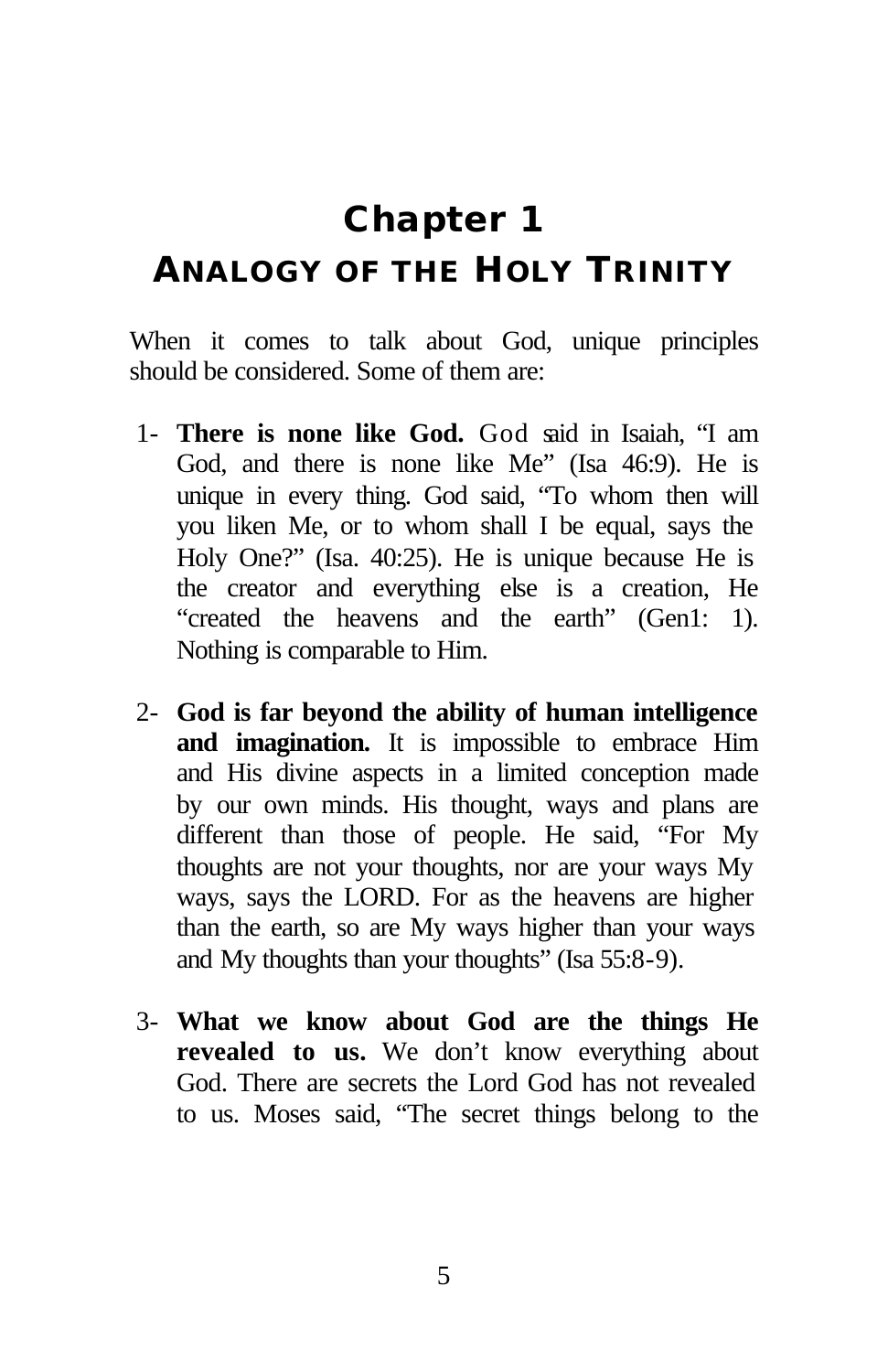LORD our God; but the things that are revealed belong to us and to our children" (Deut 29:29, RSV).

**For His unique greatness and distinction from everything around us, it is difficult to speak of Him in terms of the human language.** For this reason, we need the analogies to explain the divine issues. Our Lord Jesus Christ included many analogies, which are called parables, in His teachings. He never spoke to them without at least one illustration as St. Mathew said, "Without a parable He did not speak to them" (Matt 13:34).

**These analogies or parables are derived from the daily life of the listeners. They hold some likeness of the divine truth in a conceivable way.** They are similar to seeing a painting on a wall. This painting is not the natural view itself but similar to it. If you see in this view a drawing of a waterfall, you cannot stretch your hand and drink from it. If there is a fire in the painting view, you can safely stretch your hand and touch the flame because it is not a real flame but a drawing. So, at the time of having the likeness with the truth, the analogies are in this distinct from the truth. They are like a painting for the truth drawn by words to explain the truth. Still, the truth is much greater than any analogy<sup>1</sup>.

**The parable of "The True Vine" is a great analogy of the Holy Trinity.** When our Lord Jesus Christ said, "I am

 $\overline{a}$ 

 $<sup>1</sup>$  This explanation is derived from the writings of C.S. Lewis in his</sup> book, " Mere Christianity", Macmillan Publishing Company, 1952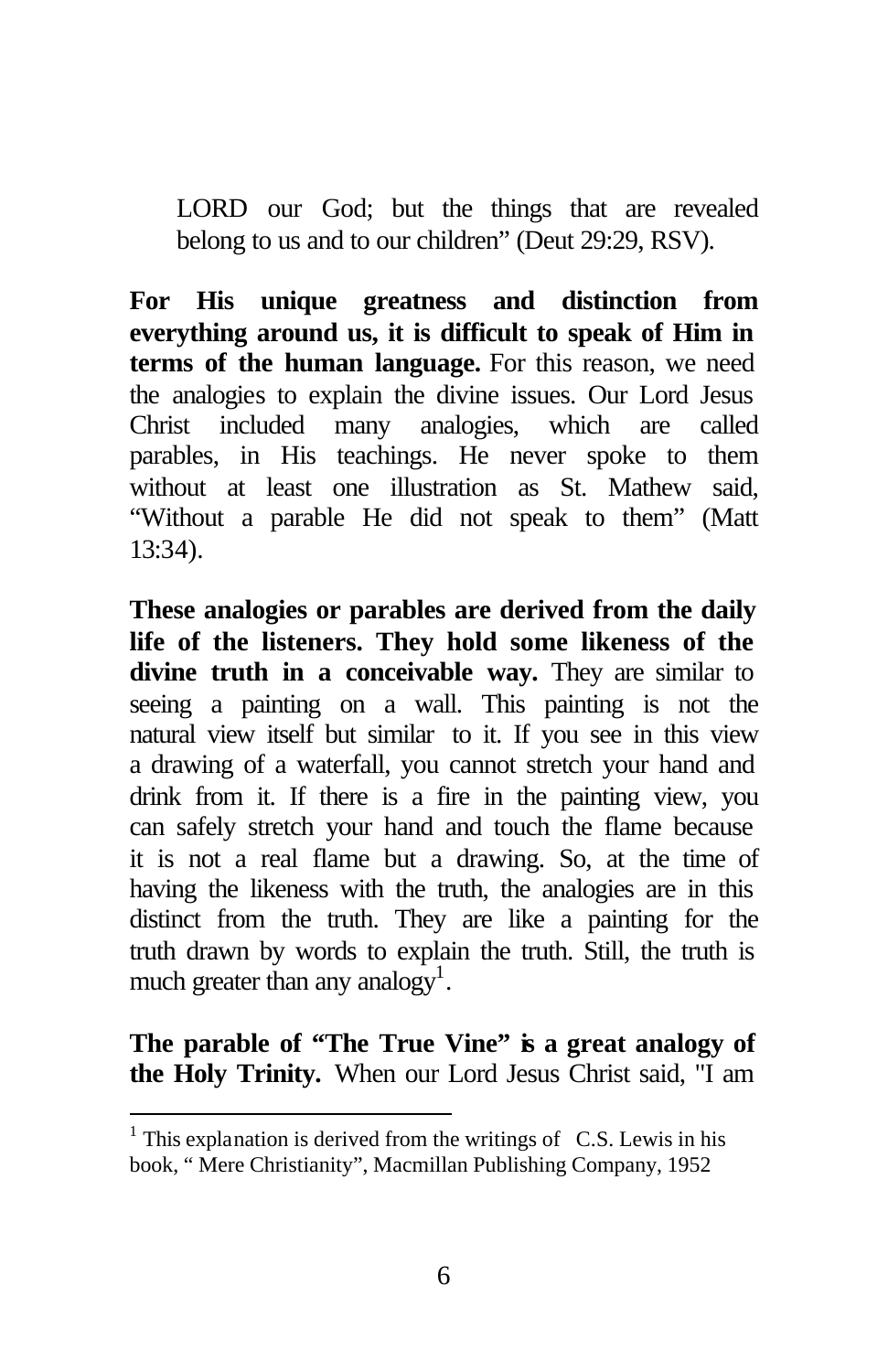the true vine" (John 15:1), He has gave us, a perfect example of the meaning of the Holy Trinity and has painted, by His words, a wonderful picture revealing many of the divine aspects of God, His manifestation and His relation to us.

#### **The Search for the Meaning of The Holy Trinity**

Assume a garden with multiple kinds of trees as follows:

- 1- Some of the trees are natural growing from their roots in the soil. Others are artificial without roots, planted for beatification.
- 2- Some of the later trees having branches but without roots. Others are made of a kind of plastic material.
- 3- In the midst of all these kinds of trees, there is only **one true vine tree**.

In this assumed garden, **how can you know the real tree and its qualities? Or in other words, how does the real tree reveal itself? The tree should have its own way to reveal itself that we can know it and its qualities.**

**Not only the tree, but also every existing matter has its own way to manifest itself.** If you consider the sun, we can say it exists because it reveals itself by **its own things that manifest its existence, which are:**

- **1- The star** that is called the sun.
- **2- The light,** or the rays begotten from the star.
- **3- The heat** proceeds from the star through its rays.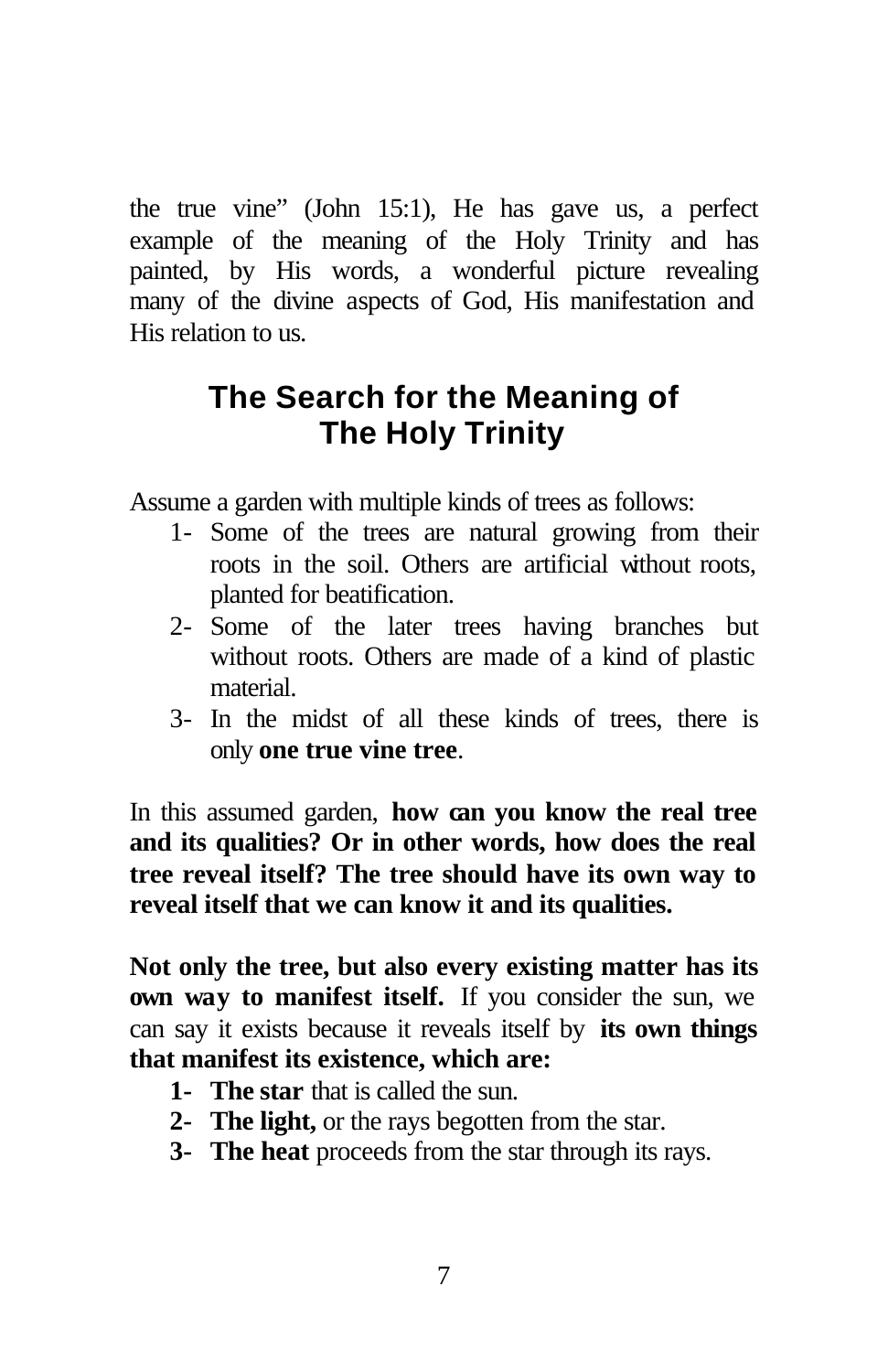By these three essential things, the sun declares its existence and its effects. In the mean time, **these three things are of the one sun and are of the same quality of the sun.** If these three things of the sun were not there, we would say the sun is a mere idea and is not there.

Likewise, we hear and read about the existence of God and His omnipresence. But these truths would be mere ideas or even doubtful beliefs, until God reveals Himself. **God has His own unique way to manifest Himself and this is a main issue of what the Holy Trinity is all about.**

By knowing the Holy Trinity, we can say,

- 1- God exists.
- 2- He manifests Himself in a unique way**.**

Then, let us begin our search for the meaning of the Holy Trinity.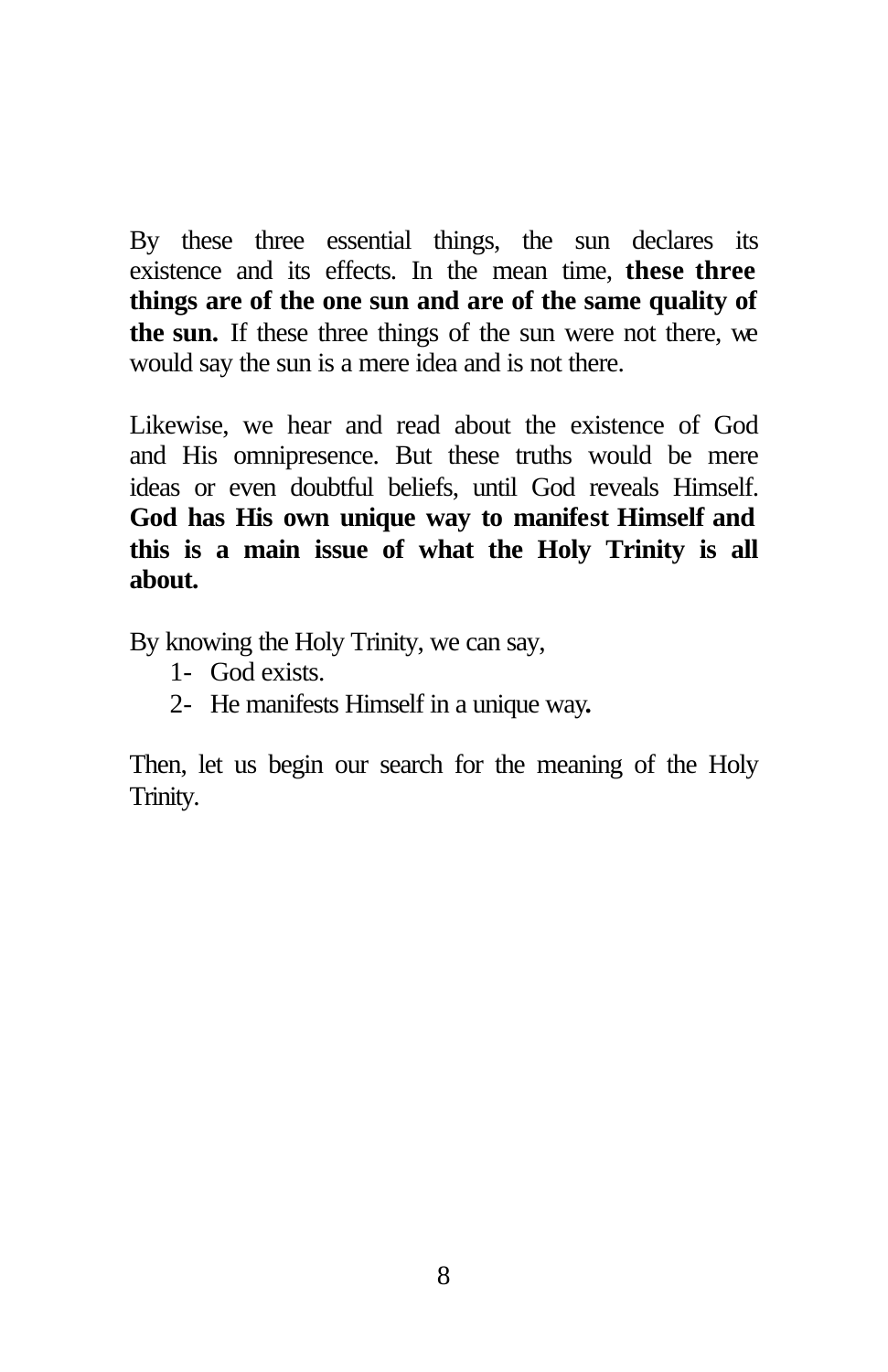## **I. The Father**

**The first thing that comes to mind when you thing about the existence of the vine tree, or any tree in general, is the root of the tree**. It is for the tree its origin and invisible being. **We can go further and say that the root is:**

- 1- **The father of** the tree, including the branch, which bears the leaves and the fruits. This branch with all what it has can be called "the image" of the tree or the invisible being.
- 2- **The source of its life** and **the processor of this life** into all the visible being of the tree.

**To sum up, there is no doubt that the existence of the true vine tree is originated from its root.** There is no real tree without a root; otherwise it will be unreal, a mere word, thought or imagination. Also, there is a father for every one. But who is the **"Ultimate Father", who has no father but exists by Himself? God is the ultimate**  Father. We can call Him "The Father", in the absolute sense. Let us search the Bible to know, in more details, what we mean when we say God is the Father.

#### **I. God Is the Father of Christ**

**Jesus Christ called Himself the true vine (John 15:1).**  Then, we may ask, "Whose Son is He?" (Matt. 22,42). If Christ was born like every human person, we would have been told His human Father. Christians and many of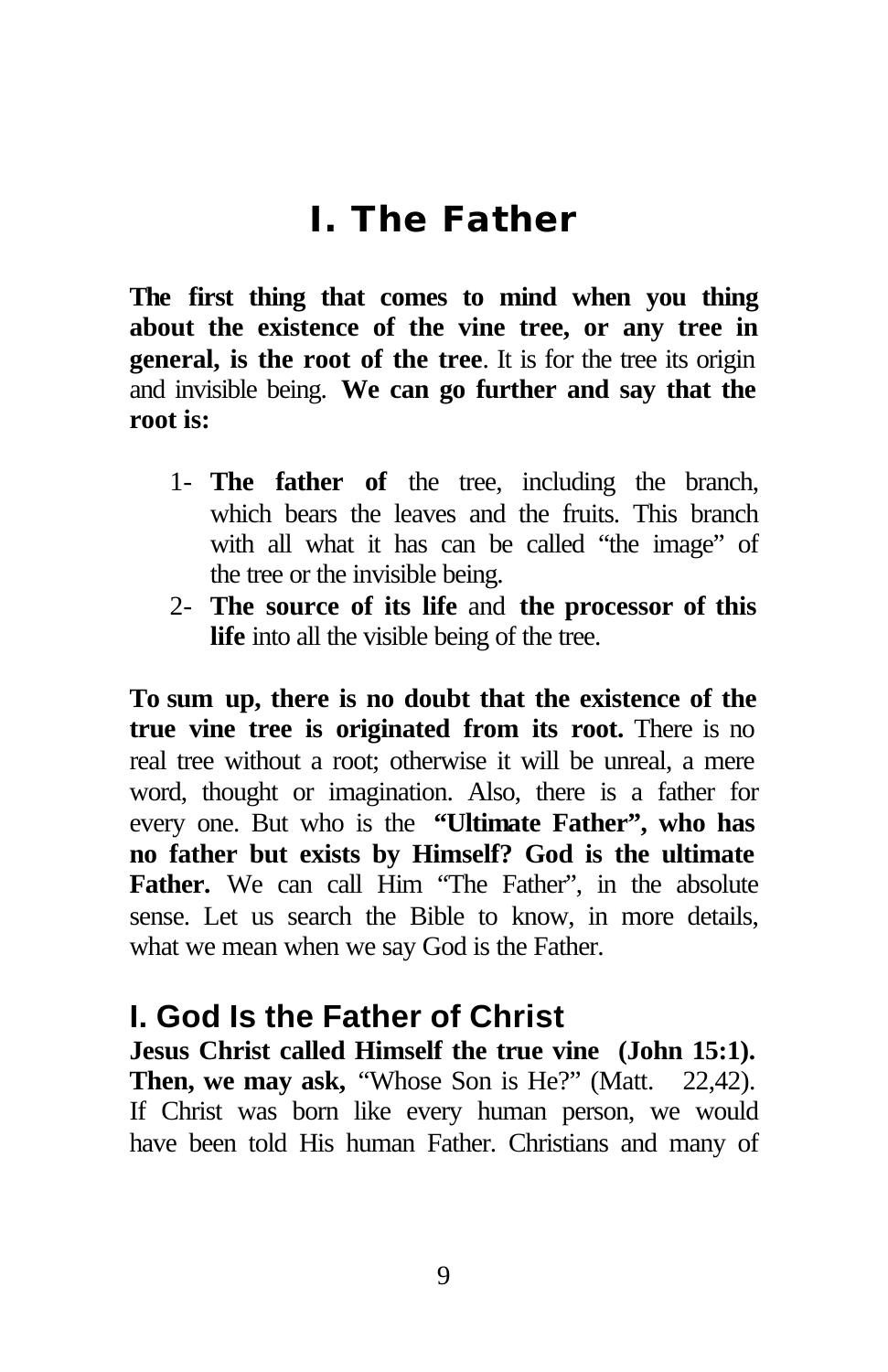non-Christians believe that God is the Father of Christ for many reasons.

**God is the invisible origin of Christ.** Christ called Him "My Father" as in the parable of the true vine and many other incidents. St Paul calls God "the Father of our Lord Jesus" (2Co 1:3; 2Co11: 31; Eph 1:3, Eph 3:14).

**Christ is the true vine having the eternal divine origin. He is begotten from God the Father**. The Lord Jesus said, "I came forth from the Father and have come into the world" (John 16:28). "His goings forth are from long ago, from the days of eternity" (Micah 5:2)  $NAS<sup>2</sup>$ . God the Father is the source of Christ's life. The Lord Jesus Christ said, "As the living Father sent Me, and I live because of the Father" (John 6:57).

**God is the Father of our Lord Jesus Christ in a special unique way**. No one can claim that he share with Christ in God's Fatherhood, in this sense of God's Fatherhood. He is the Father, not in a biological sense, as if He married a goddess and brought forth Christ. God is spirit, so we are talking about Him in a spiritual sense.

#### **II. God Is the Father of All**

 $\overline{a}$ 

**Not only God is the Father of Christ, but also He is the Father of all. He is the creator of every one.** Malachi said, "Have we not all one Father? Has not one God

 $2<sup>2</sup>$  I will talk about this issue in more details when I speak about the Son.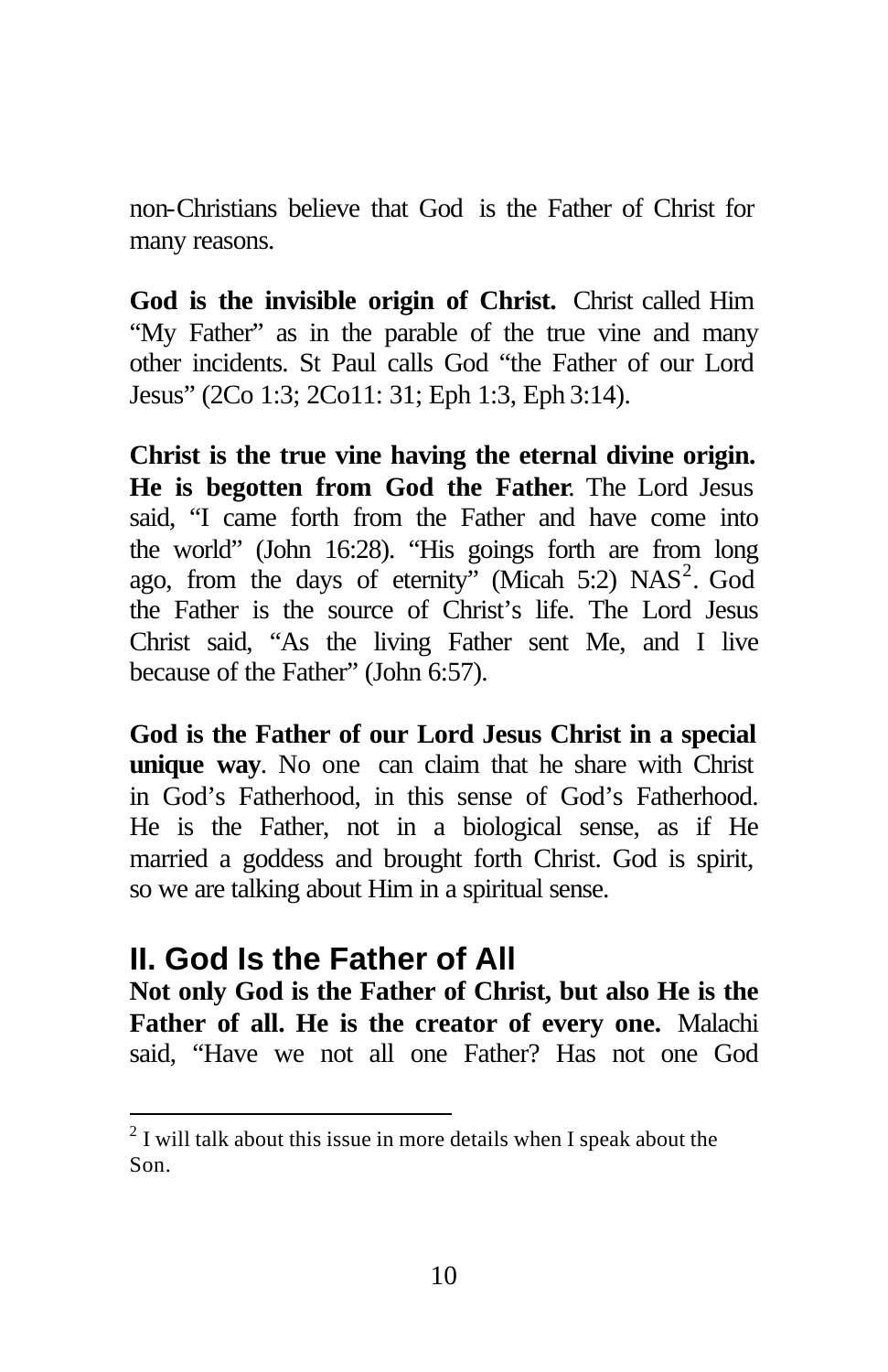created us?' (Mal.2: 10 NKJ, RSV). Also Moses reminds the Israelites, "Is not God your Father? Has He not created you?" (Det.32: 6, TLB). Isaiah said to God, "But now, O LORD, You are our Father, we are the clay, and You our potter, and all we are the work of Your hand" (Isa. 64:8). St. Paul concludes, "there is one God, the Father, of whom are all things, and we for Him" (1 Cor. 8:6). For "in Him we live and move and exist" (Act 17:28).

Adam is also called "the son of God" (Luke 3: 38). "Adam's father was God" (Luke 3:38, TLB), as it is paraphrased in The Living Bible. Also, the angels are the "sons of God", (Job 1:6, NIV, TLB), in a sense that they are His creation.

#### **III. God Is the Father of the Faithful God is the Father of all the faithful by the adoption for His love and mercy**. For God has "predestined us to adoption as sons by Jesus Christ to Himself, according to the good pleasure of His will" (Eph 1:5).

**Receiving Christ gives us the power to be children of God**. St John said, "as many as received Him, to them He gave the right to become children of God, to those who believe in His name" (John 1:12). "He gives (*them*<sup>3</sup>) power to become children of God" (John 1:12, RSV).

 $\overline{a}$ <sup>3</sup> Italic is ours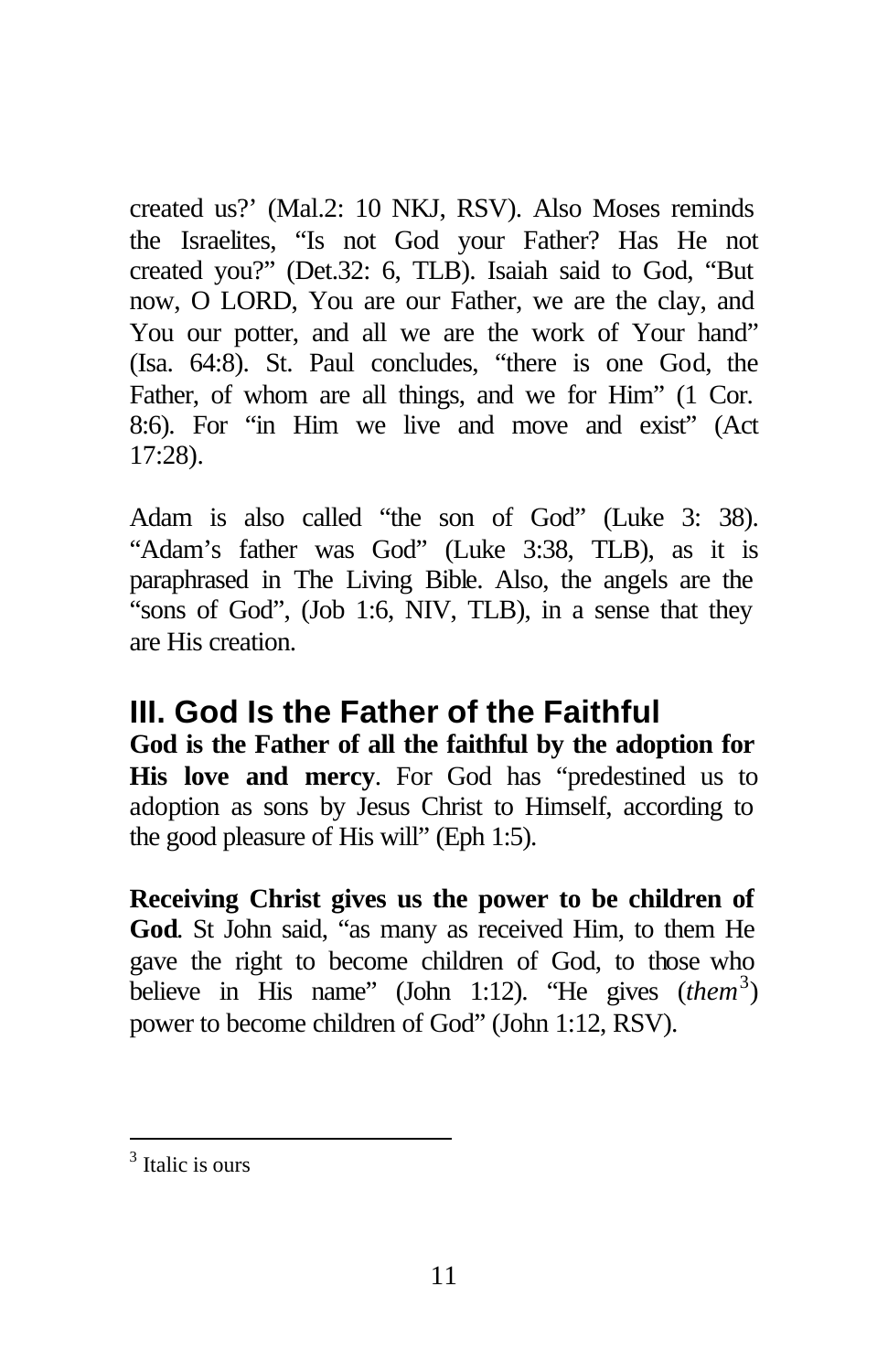#### **Conclusion:**

#### **God is the Father and He is**:

- 1- **The Father of Jesus Christ** in a unique sense and Christ is His own real begotten Son.
- 2- **The Father of all the creation,** because He created them all.
- 3- **The Father of the faithful,** by the adoption for His love and mercy.
- 4- **The fountain of life** and from Him the Holy Spirit proceeds.

In the New Testament, believing in God the Father means – at the first hand - believing in the one God, a belief that Judaism, Christianity and Islam share. Muslims often misunderstand "Father". "Father" should not be understood literally, as opposed to "mother", but ultimate reality that transcend humanity and sexuality.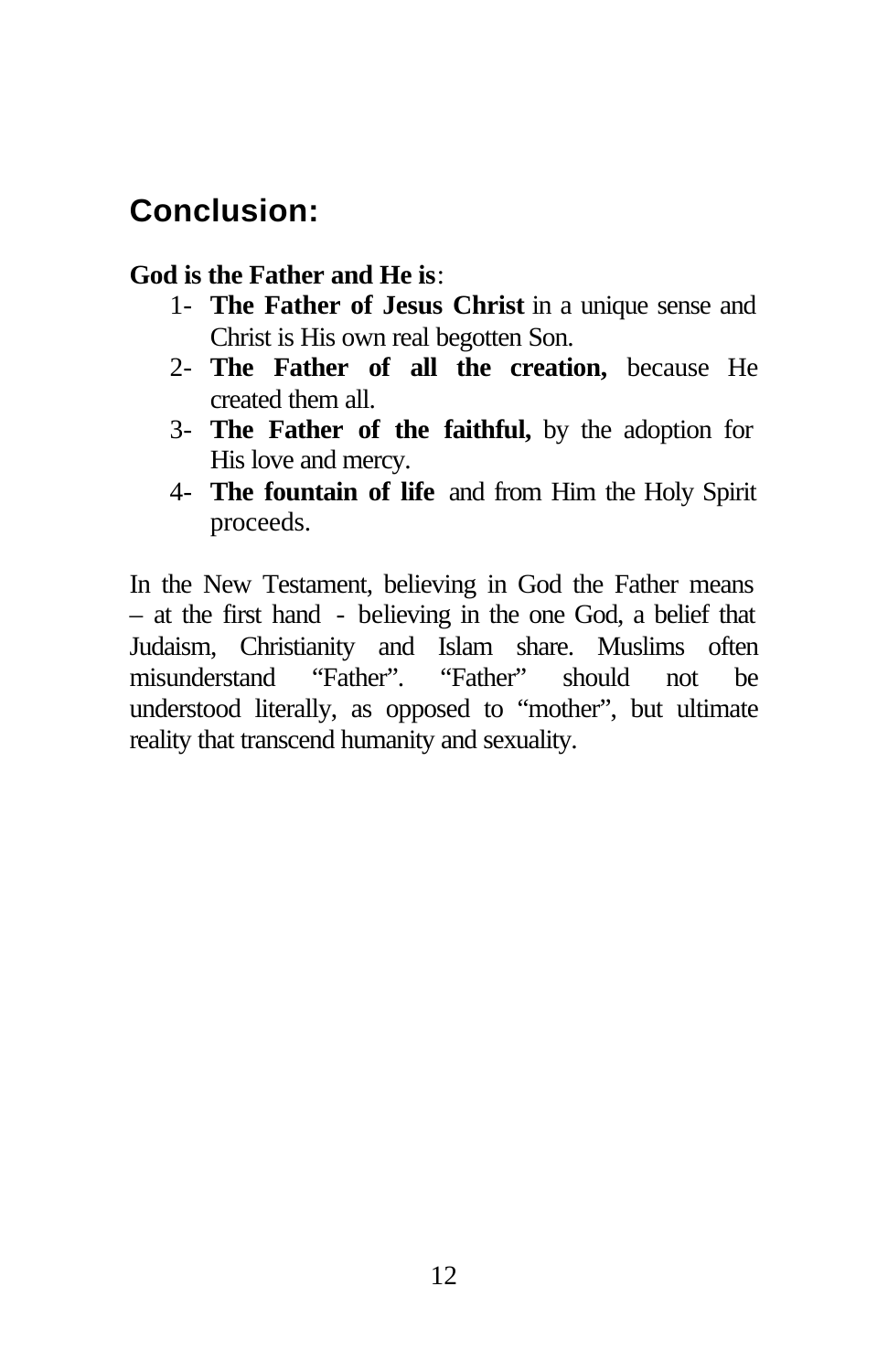## **II. The Son**

#### **The Search for the Image of God**

**The problem of knowing God is like an ant's problem of knowing man**. For the ant, the man is omnipresent in its eyes. All its abilities and lifetime are not sufficient to know the man. In the mean time, man has no way to manifest himself to the ant. What a tragedy! The only way is that the ant may become man or the man may become an ant that they may know each other and be in good terms. Sadly, both sides are not capable to solve this tragedy. Then the problem of the ant and the man will continue forever.

**Would the case of knowing God be the same?** Man cannot cross beyond his limitations to know or see God. Does God have any clue as to how to solve this problem?

Let us go back to the true vine, to search for an answer. The tree may exist by its root, which is invisible under the ground, while you may not know it is there. Or you may not know anything about its qualities. In this case you have a problem of lacking knowledge about the tree.

Then, to say that the vine tree is there and know its qualities, you need another thing in addition to its root. **The tree should have what reveals itself**. You need to see "**the branch"** that carries the leaves and the fruit. Or in other words, you need to see **"the image"** of the tree. When you see this, you can say I see the tree; it is there and I know its qualities.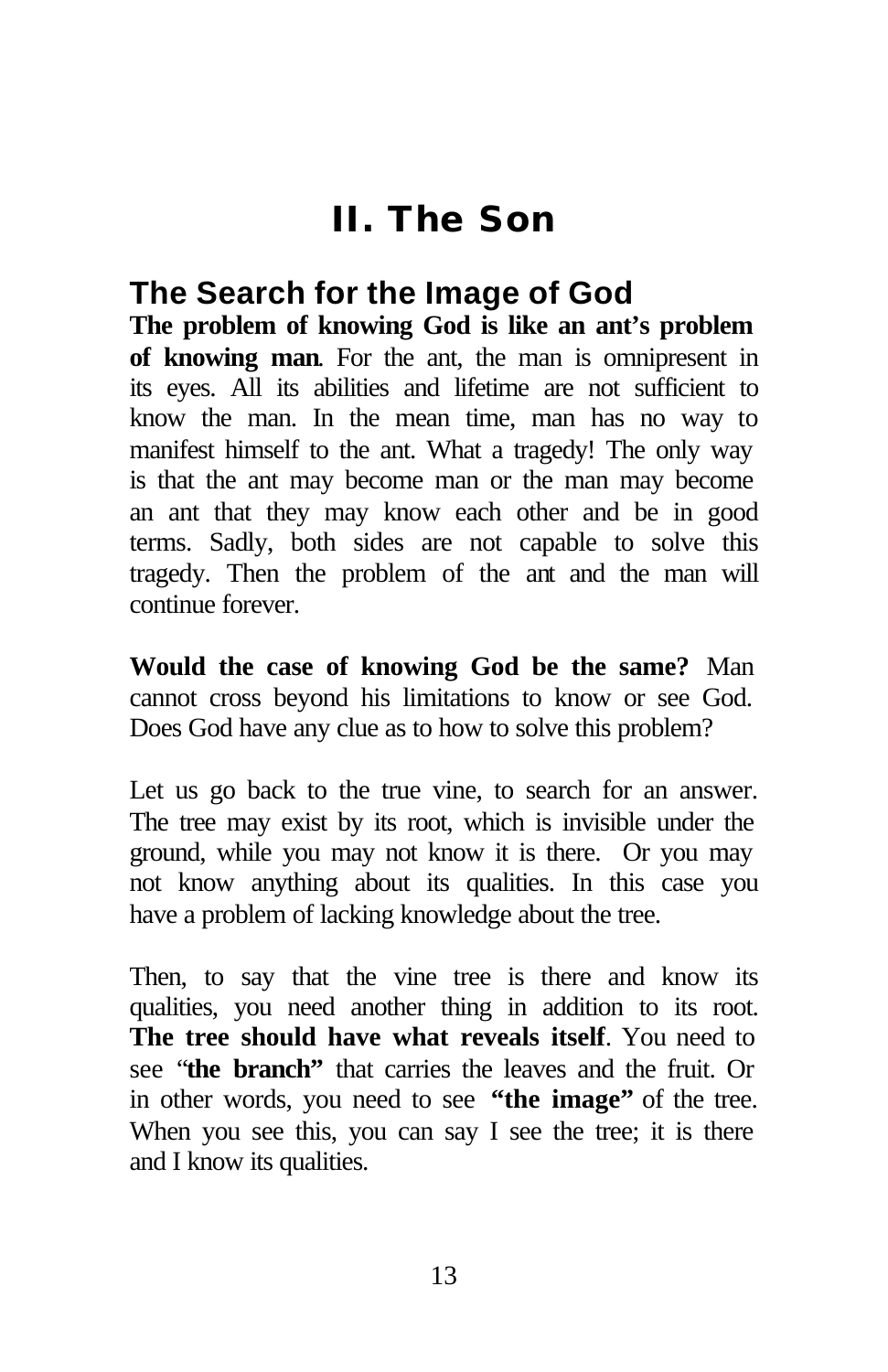**The case of God's revelation of Himself is somewhat similar to that of the vine tree**. Notice:

- 1- **God is invisible as the root of the vine tree.** St Paul affirms this fact saying that God is "the invisible God" (Co. 1:15), "the unseen God" (Co. 1:15, TLB).
- 2- **God is omnipresent in difference with the root of the tree**, which exists in only one place. The Lord said to Jeremiah, "Do I not fill heaven and earth?" (Jer. 23: 24). "Am I not everywhere in all of heaven and earth?" (Jer. 23: 24, TLB). The Psalmist wondered, "Where can I go from Your Spirit? Or where can I flee from Your presence? If I ascend into heaven, You are there; if I make my bed in hell, behold You are there. If I take the wings of the morning, and dwell in the uttermost parts of the sea, even there Your hand shall lead me, and Your right hand shall hold me" (Ps 139:7- 10).
- 3- **No one can see God.** St. John said, "No one has seen God at any time" (John 1:18). God is dwelling in unapproachable light as St. Paul said, "Who alone has immortality, dwelling in unapproachable light, whom no man has seen or can see" (1Tim 6:16). This light is "so terrible that no human being can approach Him" (1Tim 6:16, TLB). God said to Moses, "You cannot see My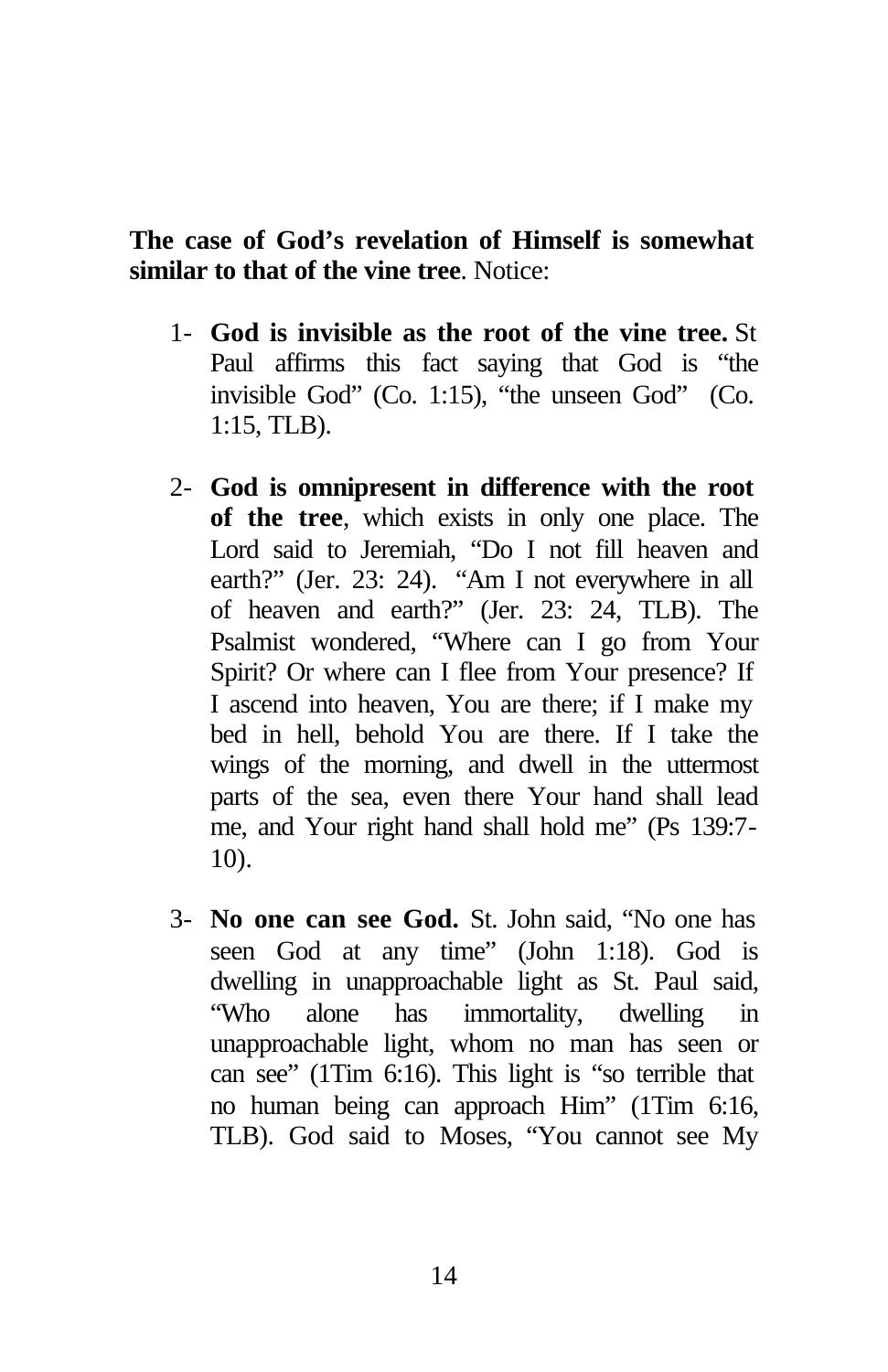face, for no man shall see Me, and live" (Exod 33:20).

Based on all of these truths, how can we, the limited beings, know God who is invisible and omnipresent? It is a real problem for the humanity as far as we concern of knowing God.

On the other hand, if there were no solution for this problem, we would be facing another problem in terms of God's nature. We would say God is unable to manifest Himself to us. Consequently, God would not be God or He would not exist at all.

Praise God, He Has His own way to reveal Himself to His creatures as the vine tree reveals itself by its branch (image).

**In the Book of Zechariah, the Lord Jesus Christ is called the "BRANCH",** Who bears "the Glory" of the Father and revealed Him to us (Zech. 38, 6:12). St. John explains this saying; "No one has seen God at any time. The only begotten Son, who is in the bosom of the Father, He has declared (revealed) Him" (John 1:18).

**The Father-Son relationship is as the root-branch relationship.** The following guidelines are noteworthy:

1- The branch (the image) of the tree is begotten from its root without separation. There is a real and contentious contact between the branch (the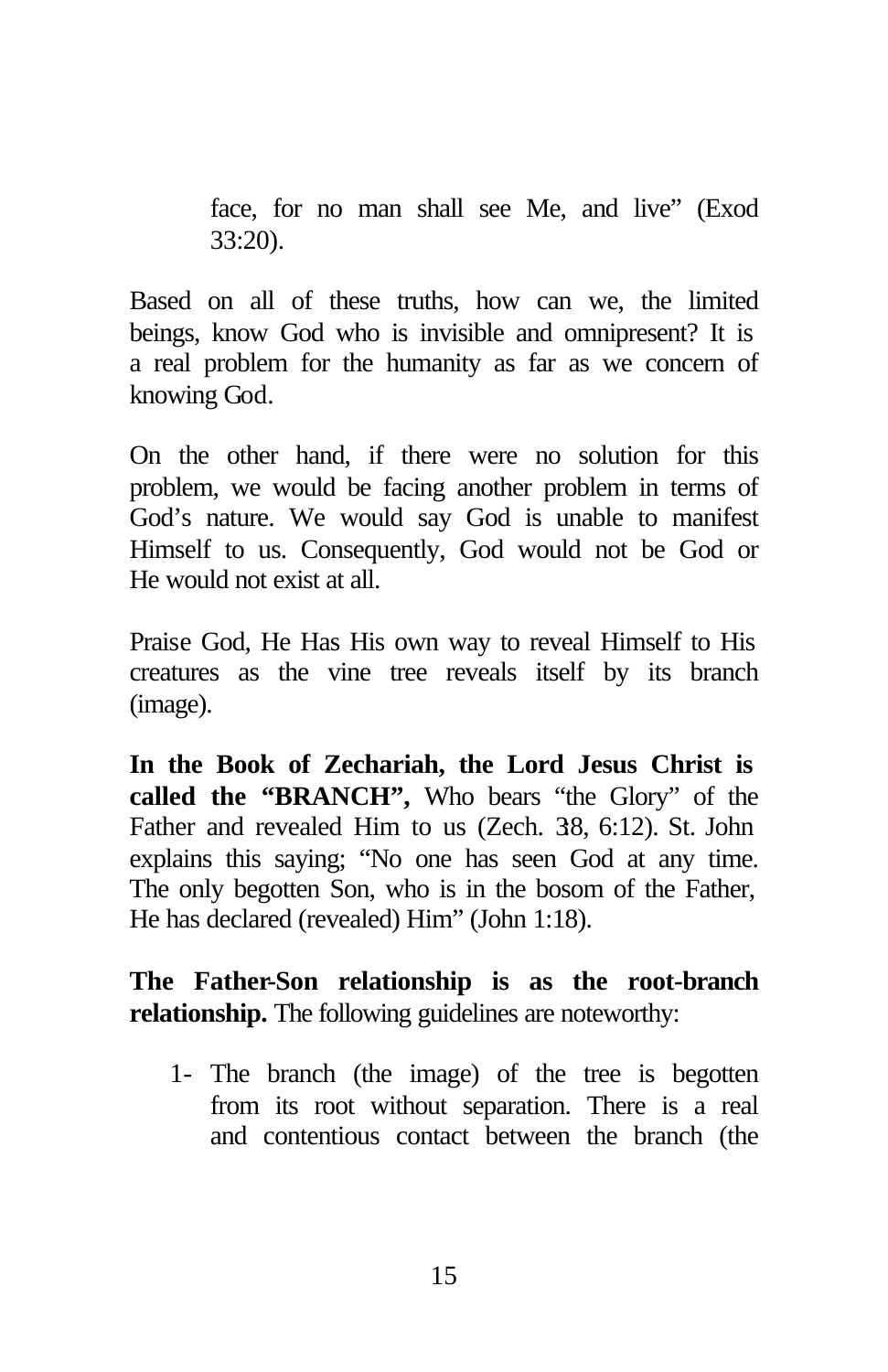image) of the tree and the root to make it a real living tree. Also, **the Son is begotten from His Father without separation. The Lord Jesus Christ said, "the Father is in Me, and I in the Father" (John 10:38, NIV).**

- 2- The branch (the image) is one with the root of the vine tree. **Also, the Son is one with His Father**. The Lord Jesus Christ said, "I and the Father are one" (John 10:30, NIV).
- 3- The branch (the image) of the vine tree, declares its real existence and its nature. We can say the tree is there because we see its branch (image) and we know the qualities of the tree from its branch (image) that carries the leaves and the fruits. **Also the Son declares the unique existence and God's qualities.** The Lord Jesus Christ said to Philip, "Anyone who has seen Me, has seen the Father" (John 14:9).

#### **Christ is the Living Word of God**

**The Son is also called "The Word of God"(The Logos of God). The "Word" is the mean of communication.** God spoke to us through His Son Jesus Christ. Everything, God would like to convey, or reveal to us concerning Himself, has been manifested in the Lord Jesus Christ.

**The Lord Jesus Christ is the Living incarnate Word of God,** as He said to Philip, "The words I say are not my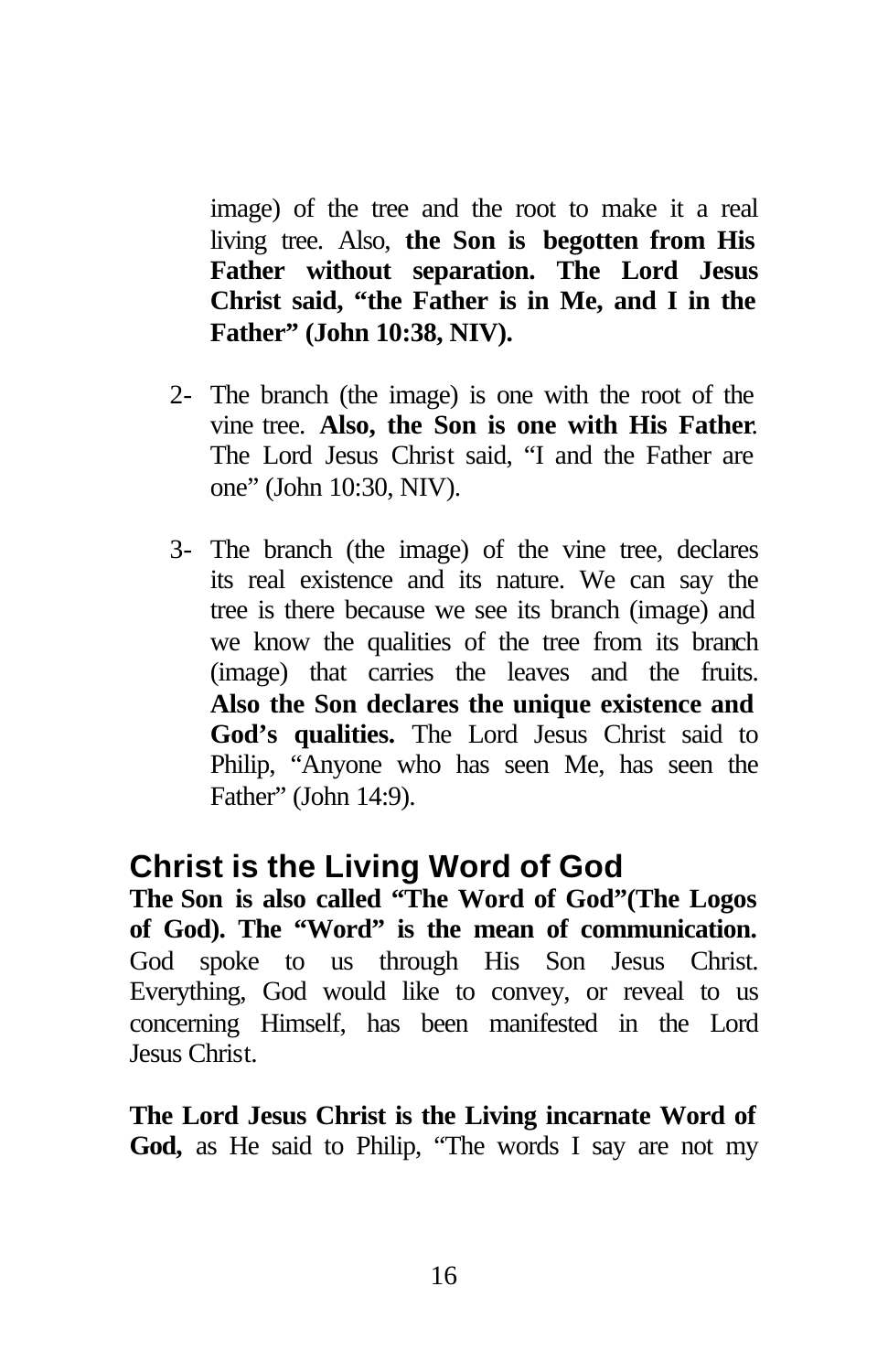own but are from my Father who lives in me" (John 14:10, TLB). "I do nothing on My own initiative, but I speak these things as the Father taught Me" (John 8:28, NAS).

**Christ is the message of God's peace and mercy.** St. Paul said, "He came and preached peace to you who were far away and peace to those who were near. For through Him we both have access to the Father by one Spirit"(Eph 2:17-18, NIV).

When the dove of Noah came back to him, holding a freshly plucked olive leaf in her mouth, he knew that "the waters had receded from the earth" (Gen 8:11). From that time, Noah and those who were with him started a new dispensation.

**On this like, Christ is God's living message that declared the beginning of the New Testament era.** He is the true vine appeared in our world as the joyful living message from God. It is the message of the New Covenant, the flood "had been receded from the earth".

#### **Christ is the Personal Manifestation of God**

The image of the tree is its appearance. In the image, the tree reveals itself in a logic manifestation. The Lord Jesus Christ is "The Logos of God". In Him, God is manifested and revealed in an understandable way. He is the Logic manifestation of God.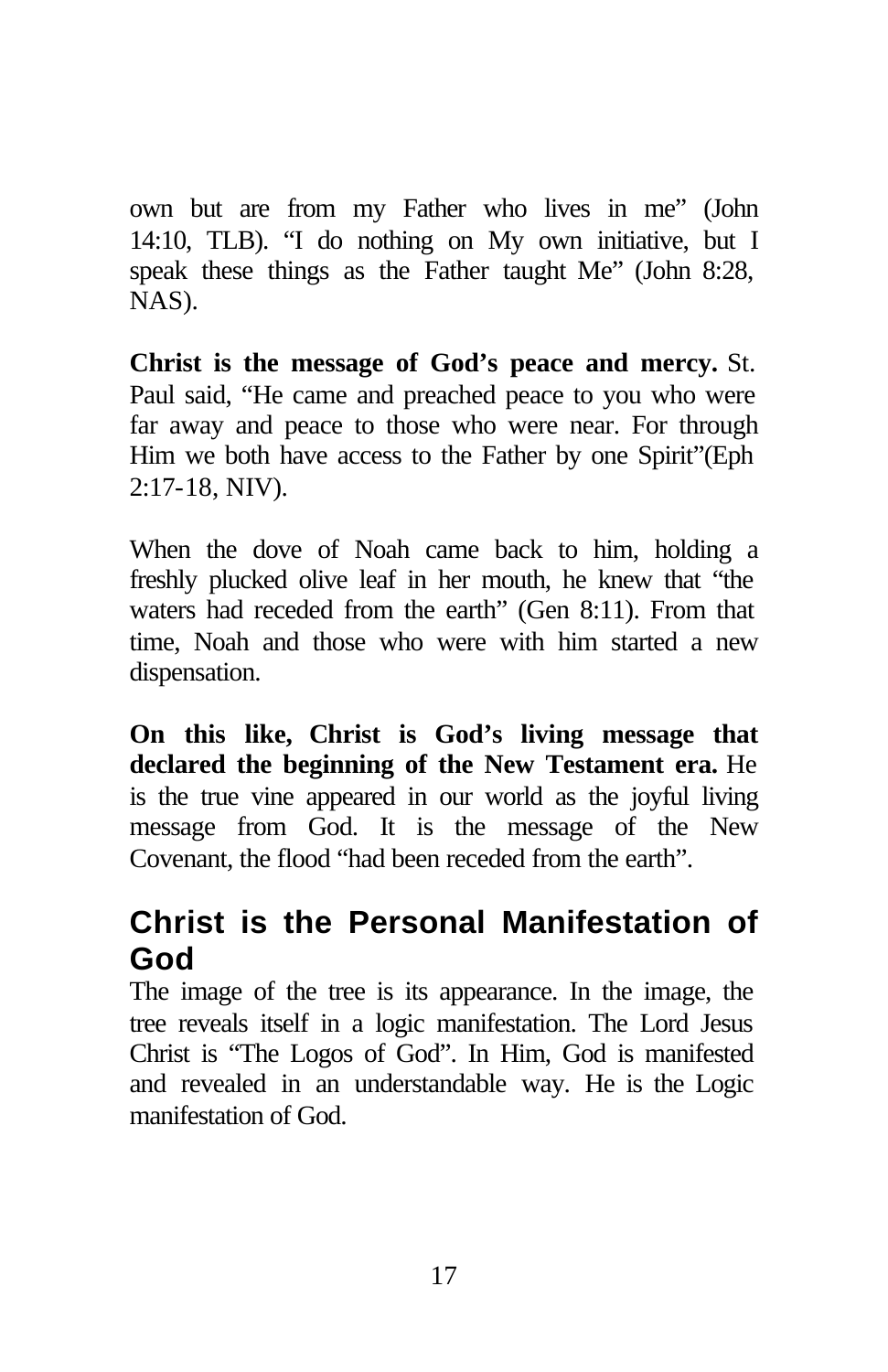#### **St. Paul expressed this fact in many ways**. He said:

- (A) **Christ is "the image of the invisible God"** (Col 1:15); "the exact likeness of the unseen God" (Co 1:15, TLB).
- (B) **Christ is "the brightness of His glory and the express image of His person"** (Heb 1:3); "The Son is the radiance of God's glory and the exact representation of his being" (Heb 1:3, NIV); "He is the radiance of His glory and the exact representation of His nature" (Heb 1:3, NASU); "Who is the refulgence of his glory, the very imprint of his being" (Heb. 1:3, NAB).

**The Sonship of Christ to God declares Him as the personal Manifestation of the invisible God**. St John said, "No one has seen God at any time. The only begotten Son, who is in the bosom of the Father, He has declared Him" (John 1:18).

When we speak of Jesus, we speak of the same God who created the heaven and earth and manifested Himself in the person of Christ. In the Lord Jesus Christ is "God was manifested in the flesh" (1 Tim 3:16).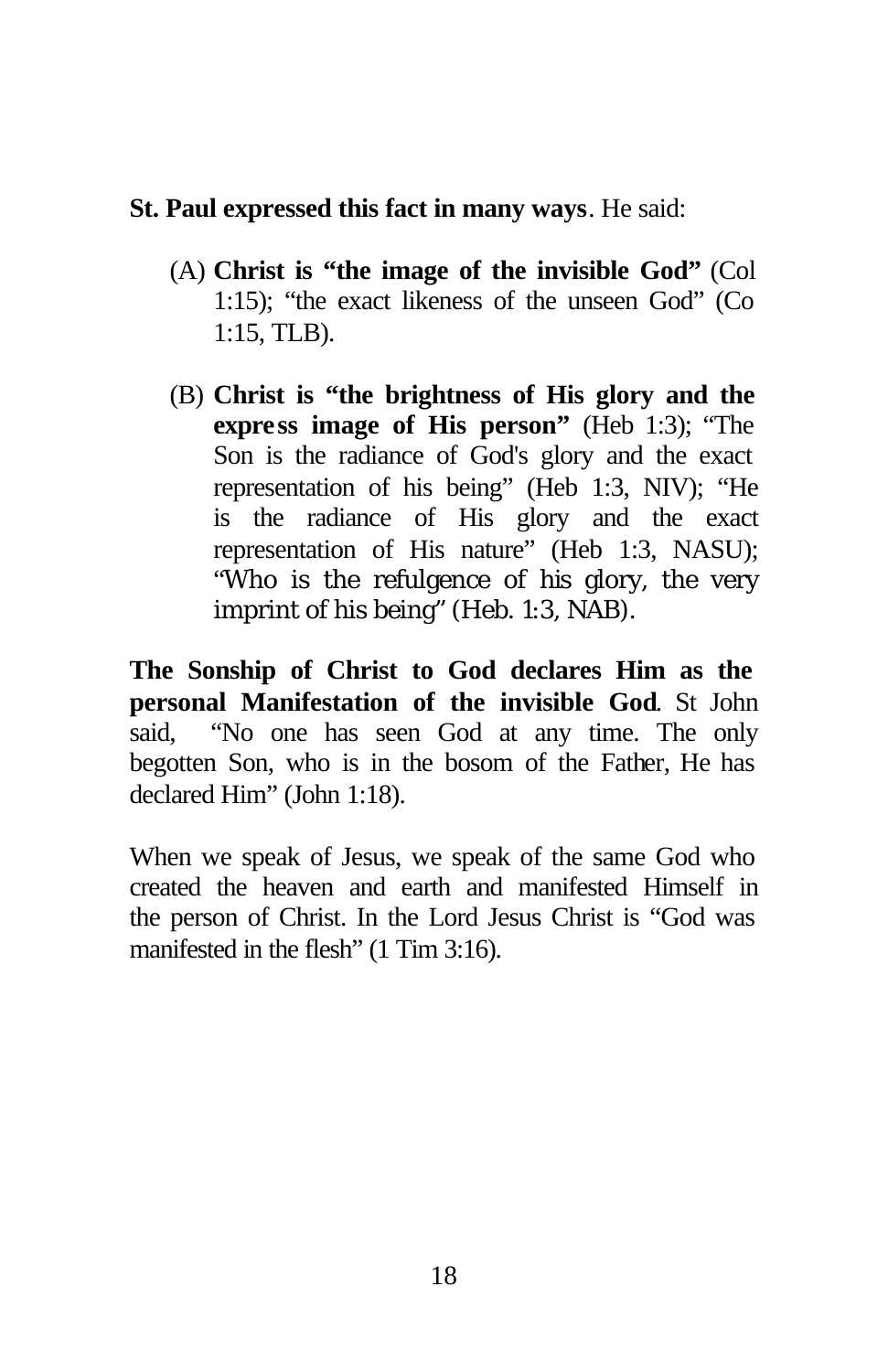#### **Conclusion:**

#### **God is manifested through His Son Jesus Christ, who is the living word of God and His personal Logic Manifestation.**

Believing the Son means believing that God is capable to manifest Himself. Through the Son, we know our God and can deal with Him. God reveals Himself to us and we know His will through His Word.

Believing in the Son of God means  $-$  as far as we concern - means believing in the manifestation of the one God in the person of Jesus Christ, the Word of God.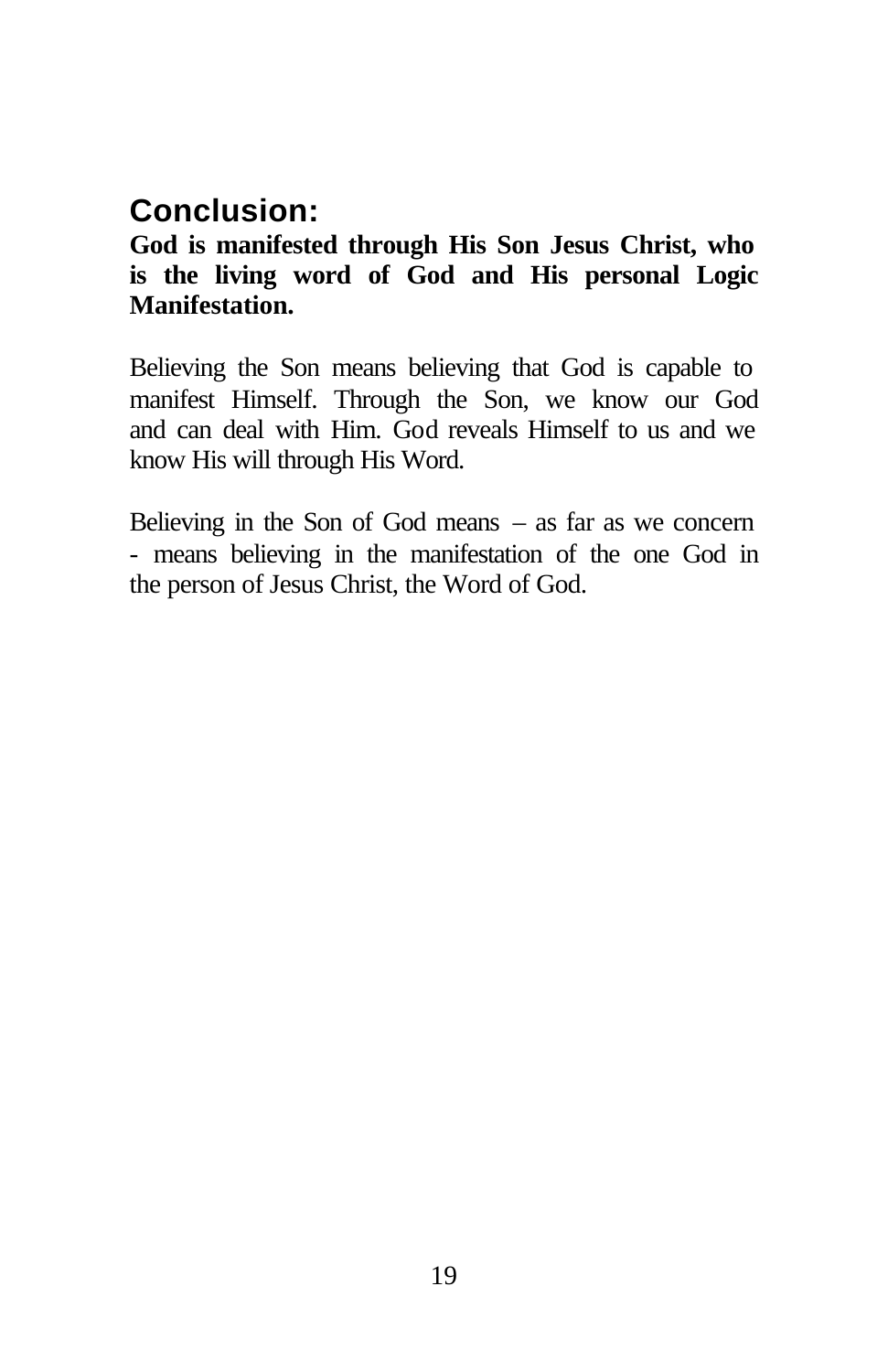## **III. The Holy Spirit**

If the vine tree has a root and branch (image), are these things sufficient to say that it is a real tree? Absolutely, they are not. This tree could be an artificial tree having the exact shape of the tree unless it has **a kind of life to be a real tree.**

**Every tree the Lord has planted has its own kind of life.** This life proceeds from the root to its branch (image) and gives the tree its unique shape with a unique taste of its fruits.

**In the same way, to say that this God is a real living God we should search for the kind of life He has.** God is Spirit (John 4:22, 2 Cor 3:17) NKJ, He does not derive His life from another source. God is living by His Holy Spirit (2 Cor 3:18). And the Spirit of God is He "who gives life" (John 6: 63).

As the life proceeds from the root of the tree into its branch (image), so the Holy Spirit proceeds from the Father into the Son. **More than that, the Son gives us the promise of the Holy Spirit** saying, "He who believes in Me, as the Scripture has said, out of his heart will flow rivers of living water" (John 7:38)."But this He spoke concerning the Spirit, whom those believing in Him would receive" (John 7:39).

**To abide in Christ is to abide in the true vine then the Spirit of the Lord will flow in us and bear the fruits of**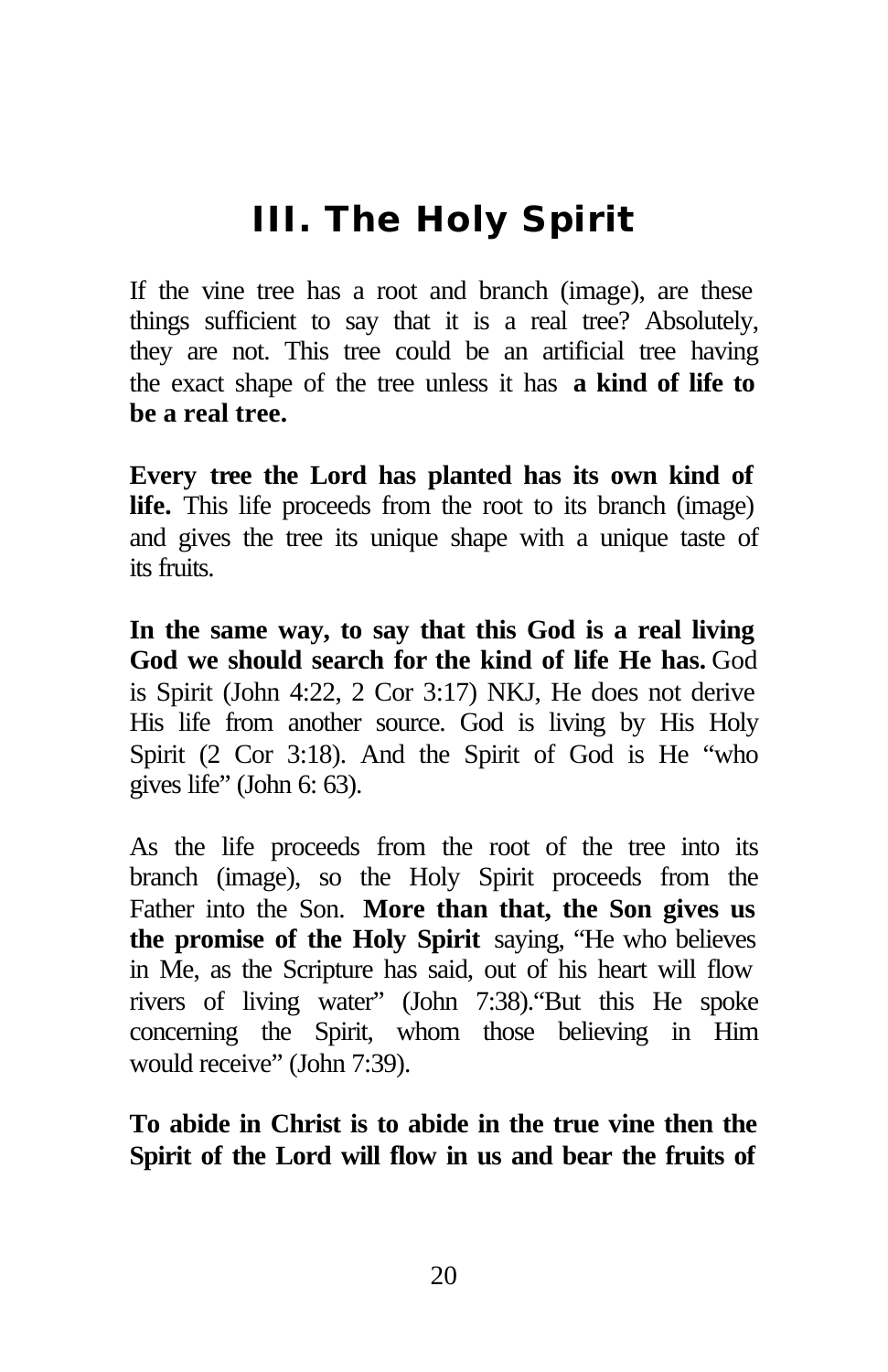**life.** The Lord Jesus said, "Abide in Me, and I in you. As the branch cannot bear fruit of itself, unless it abides in the vine, neither can you, unless you abide in Me. I am the vine you are the branches. He who abides in Me, and I in him, bears much fruit, for without Me you can do nothing" (John 15:4-5)."By this My Father is glorified, that you bear much fruit, so you will be My disciples" (John 15:8)."But the fruit of the Spirit is love, joy, peace, longsuffering, kindness, goodness, faithfulness, gentleness, self-control" (Gal 5:22-23).

#### **Conclusion:**

 $\overline{a}$ 

God is living by His spirit<sup>4</sup>. If God is not living by His own Spirit, then from where did the life come? And how do we live? What kind of fruit do we bear?

Believing in the Holy Spirit means  $-$  as far as we concern - means believing in the Spirit of God who has the power and might at work among human beings.

<sup>&</sup>lt;sup>4</sup> This conclusion is derived from the lecture: "Trinity and Monotheism" of H. H. Pope Shenouda III, The Pope of Alexandria and the Patriarch of the See of St. Mark.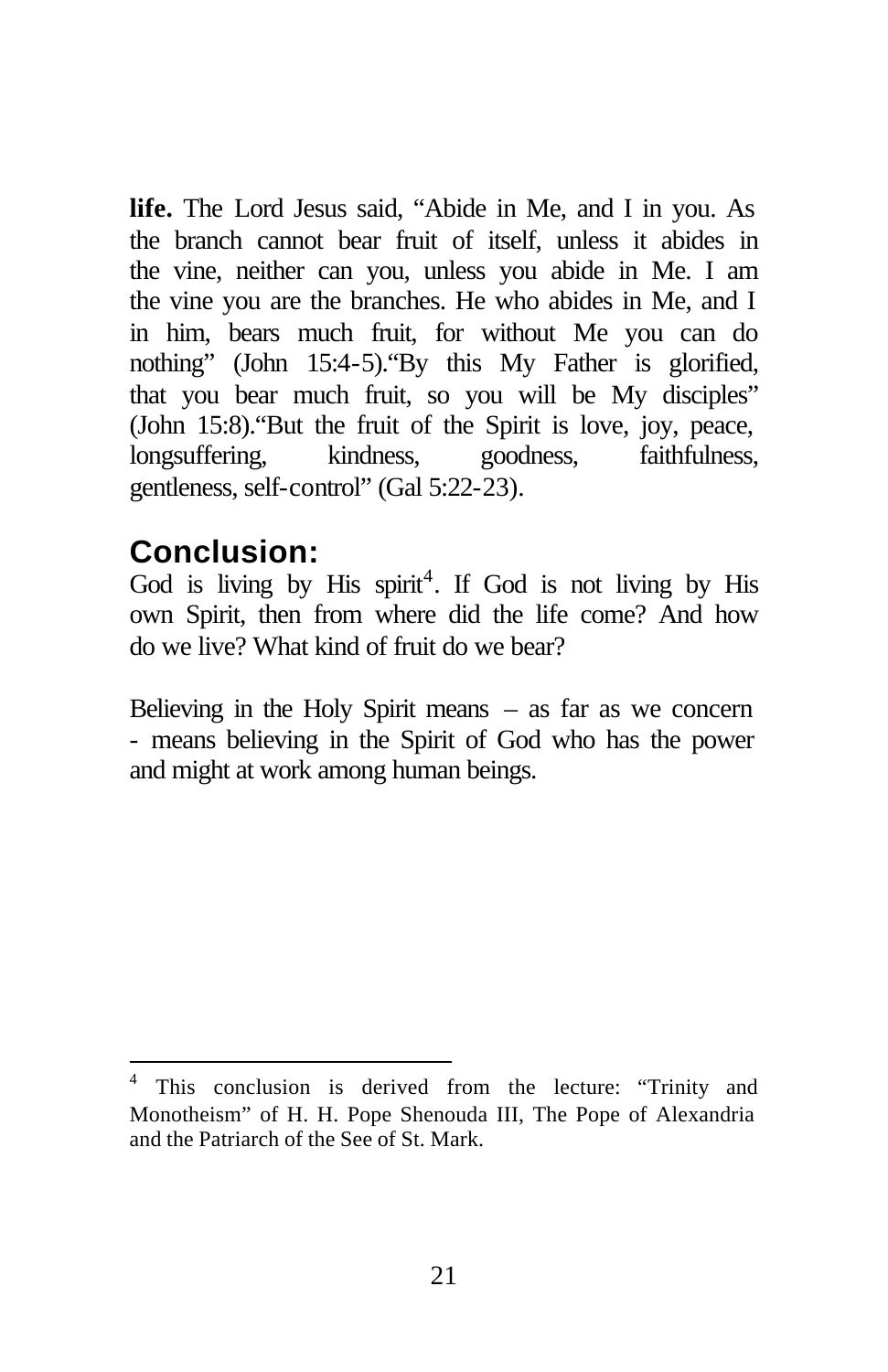## **CHAPTER 2 THE UNITY OF THE TRINITY**

**Let us summarize what have been said, in the previous chapter. To know the vine tree and its qualities, we should know:** 

- 1- **The invisible being,** the root that is the father of the tree and the processor of life.
- 2- **The branch (the image)** that reveals its existence and qualities. This branch (the image) is begotten from the root and life proceeds from the root into the branch
- 3- **Life** that is unique for its kind. The tree's life proceeds from the root into its branch (image).

#### **Likewise we can safely speak of the Holy Trinity:**

.

- 1- **God is the Father**, the origin of everything. He is the Father of His Word (the Son) and the Holy Spirit proceeds from Him into the Son.
- 2- **The Word (the Son) is begotten from the Father and declares** Him. The Holy Spirit is proceeding from the Father into the Son.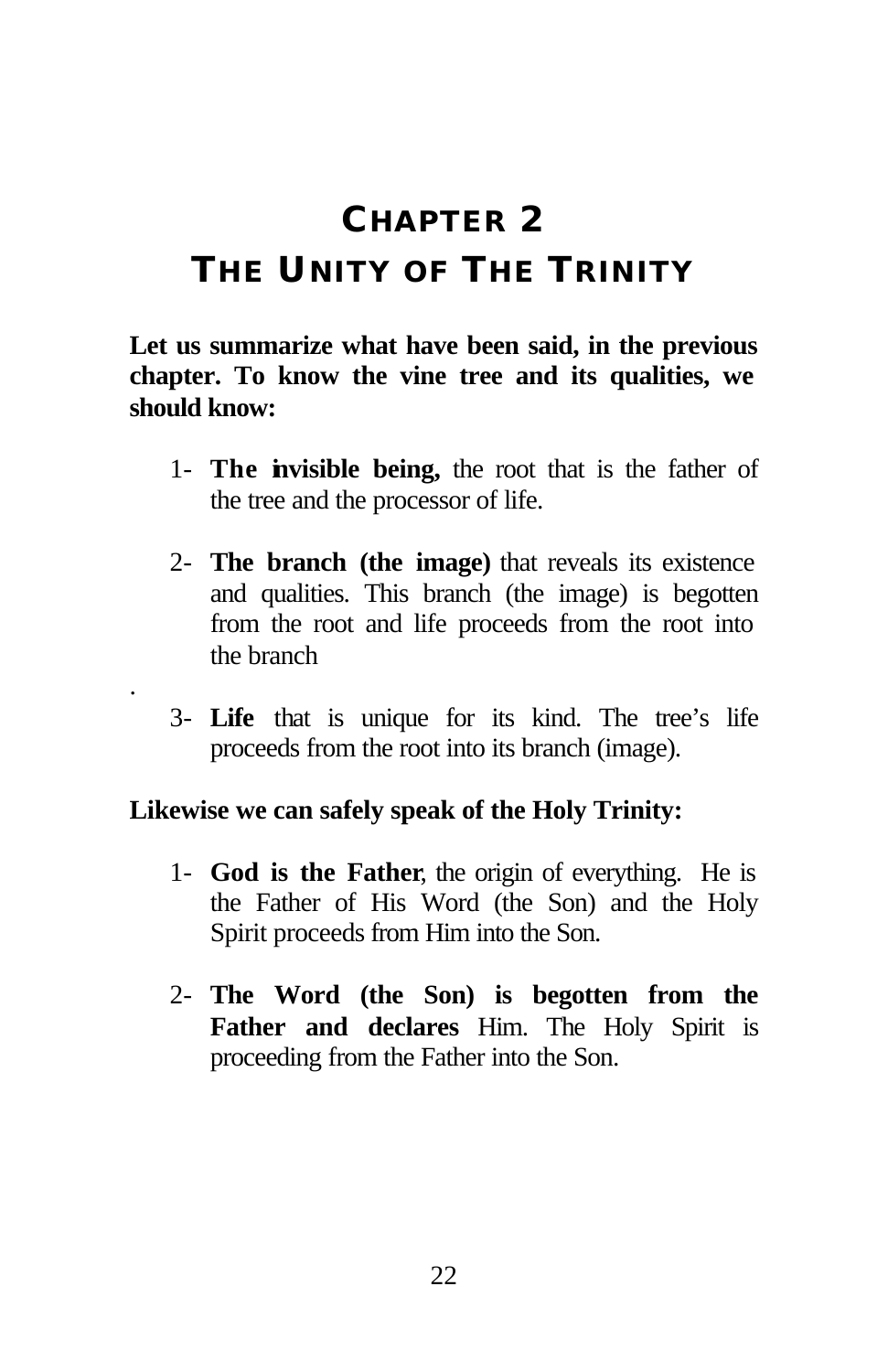3- **The Holy Spirit** is the Spirit of God. He is the life giver. God is living by His own Spirit. The Holy Spirit is proceeding from the Father into the Son.

**In all of that, there is only one tree and one God only.** We don't say that the Father and the Son and the Holy Spirit are three gods, but "the Lord our God is one" (Mark12: 28).

Christians worship one God. He is the one God of our fathers Abraham, Isaac and Jacob (Act 3:13). There are many evidences of Christian Monotheism in the Bible; here I mention some of them.

#### **Monotheism in the Old Testament:**

- 1- **God called Abraham to follow Him and worship Him alone.** He forsook his father's gods and "built an altar to the LORD, who had appeared to him" (Gen12: 1). He and his descendants worshiped the One God. And when they deviated, worshiping other gods, God carried and delivered them to their enemies and carried them away to exile (Act 7: 43).
- 2- **Monotheism is one of the Ten Commandments that God gave to Moses.** He said, "You shall have no other gods before Me. You shall not make for yourself a carved image, or any likeness of anything that is in heaven above, or that is in the earth beneath, or that is in the water under the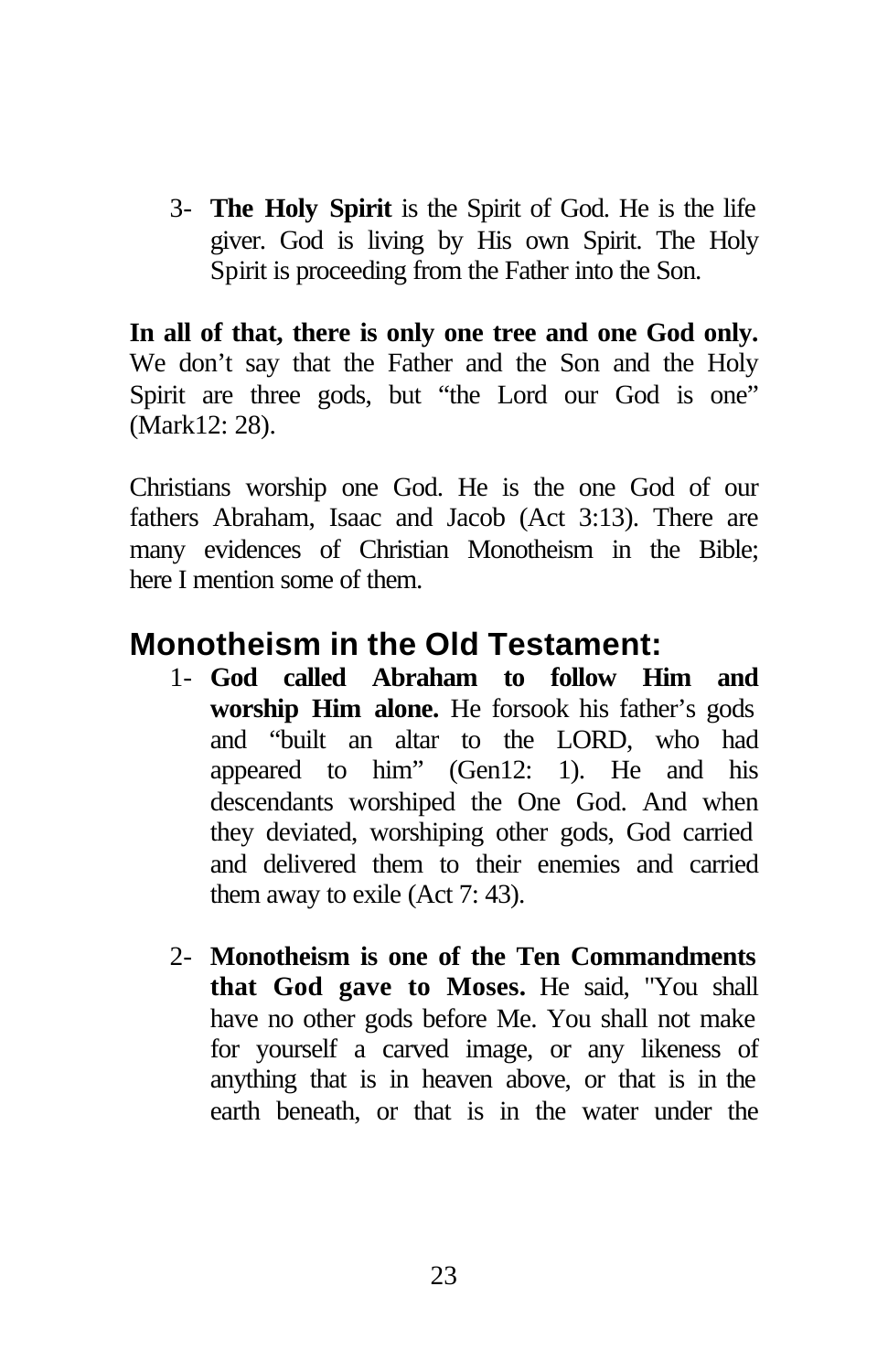earth, you shall not bow down to them nor serve them" (Exod 20:3-5).

3- **Monotheism is the central command of Moses' writings in the Torah**. He wrote, "Hear, O Israel: The LORD our God, the LORD is one! You shall love the LORD your God with all your heart, with all your soul, and with all your strength. And these words, which I command you today, shall be in your heart. You shall teach them diligently to your children, and shall talk of them when you sit in your house, when you walk by the way, when you lie down, and when you rise up. You shall bind them as a sign on your hand, and they shall be as frontlets between your eyes. You shall write them on the doorposts of your house and on your gates". (Deut 6:4-9). These verses are commonly known as "the Shema"<sup>5</sup> which means, "hear". The Orthodox Jews used to apply this literally by writing the words of the law on what is called tephillin<sup>6</sup> and bind it on their left hand and foreheads. They write the mezzuzzah on the doorpost, which includes the verses from (Det 6:4-

 $\overline{a}$ 

<sup>5</sup> "*Shema*" is a Hebrew word means, "*Hear*" or "Listen". The Jewish confession of faith made up of Deut 6:4-9 and 11:13-21 and Num 15:37-41. Merriam- - Webster Collegiate dictionary

<sup>6</sup> "*Tephillin*" is a Hebrew word means, "*Bandage*". It is also called "*Phylacteries*" as in the *Harper's Bible Dictionary".*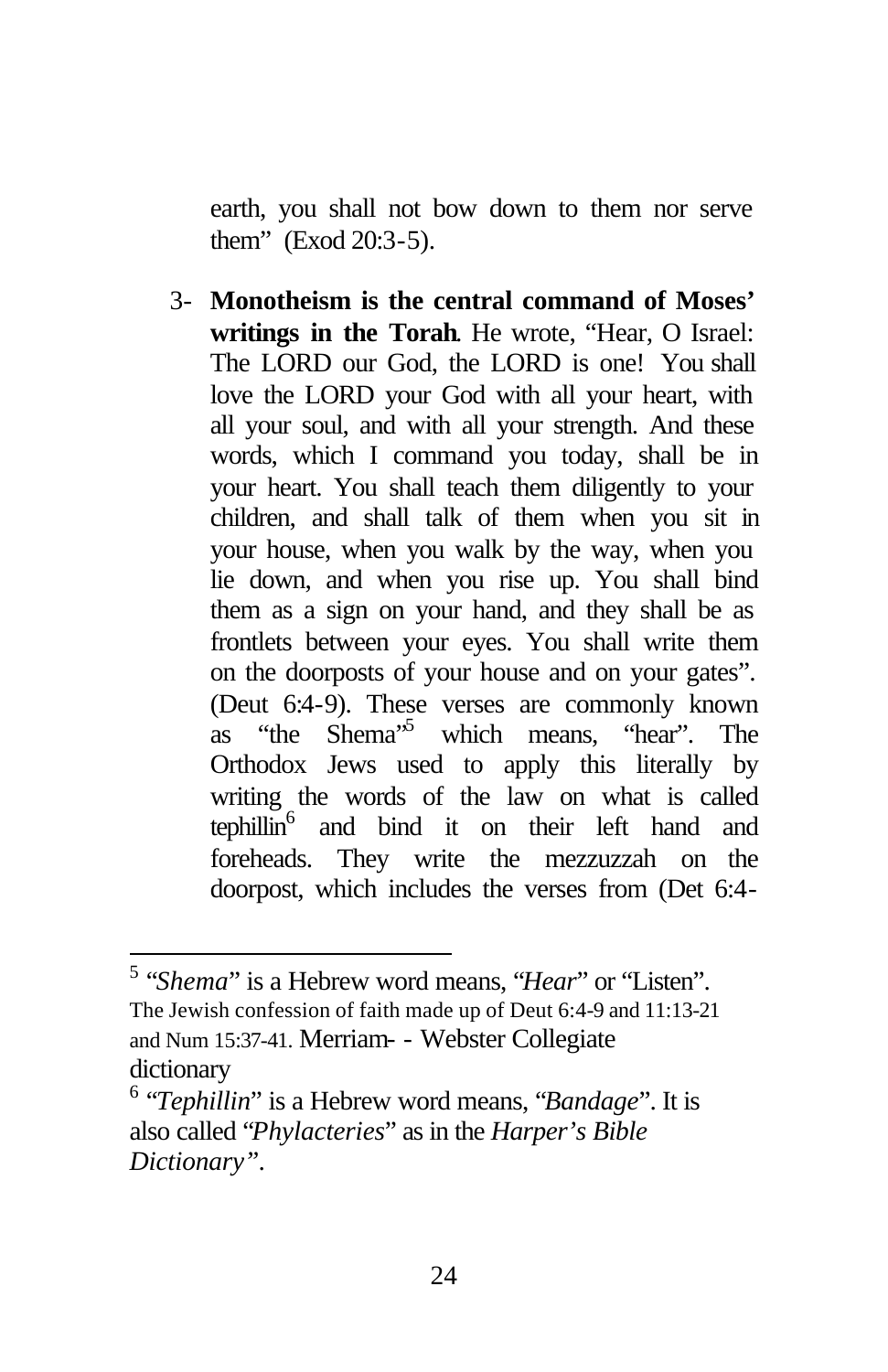9, Det 11:18-21, Ex 13:8-10, Ex 13:14-16). By doing this, they emphasize their belief in Monotheism.

- 4- **In the book of Isaiah, God declared His Monotheism**. He said, "I am He. Before Me there was no God formed, nor shall there be after Me" (Isa 43:10)."I am the First and I am the Last, besides Me there is no God" (Isa 44:6). Is there a God besides Me?" (Isa 44:8)."That they may know from the rising of the sun to its setting that there is none besides Me. I am the LORD, and there is no other" (Isa 45:6)."Tell and bring forth your case, yes, let them take counsel together. Who has declared this from ancient time? Who has told it from that time? Have not I, the LORD? And there is no other God besides Me, a just God and a Savior, there is none besides Me. Look to Me, and be saved, all you ends of the earth! For I am God, and there is no other" (Isa 45:21-22).
- 5- **All the prophets of the Old Testament believed in Monotheism.** Malachi said, "Have we not all one Father? Has not one God created us?" (Mal 2:10). Zechariah also said, "And the LORD shall be King over all the earth. In that day it shall be--" The LORD is one," and His name one" (Zech 14:9).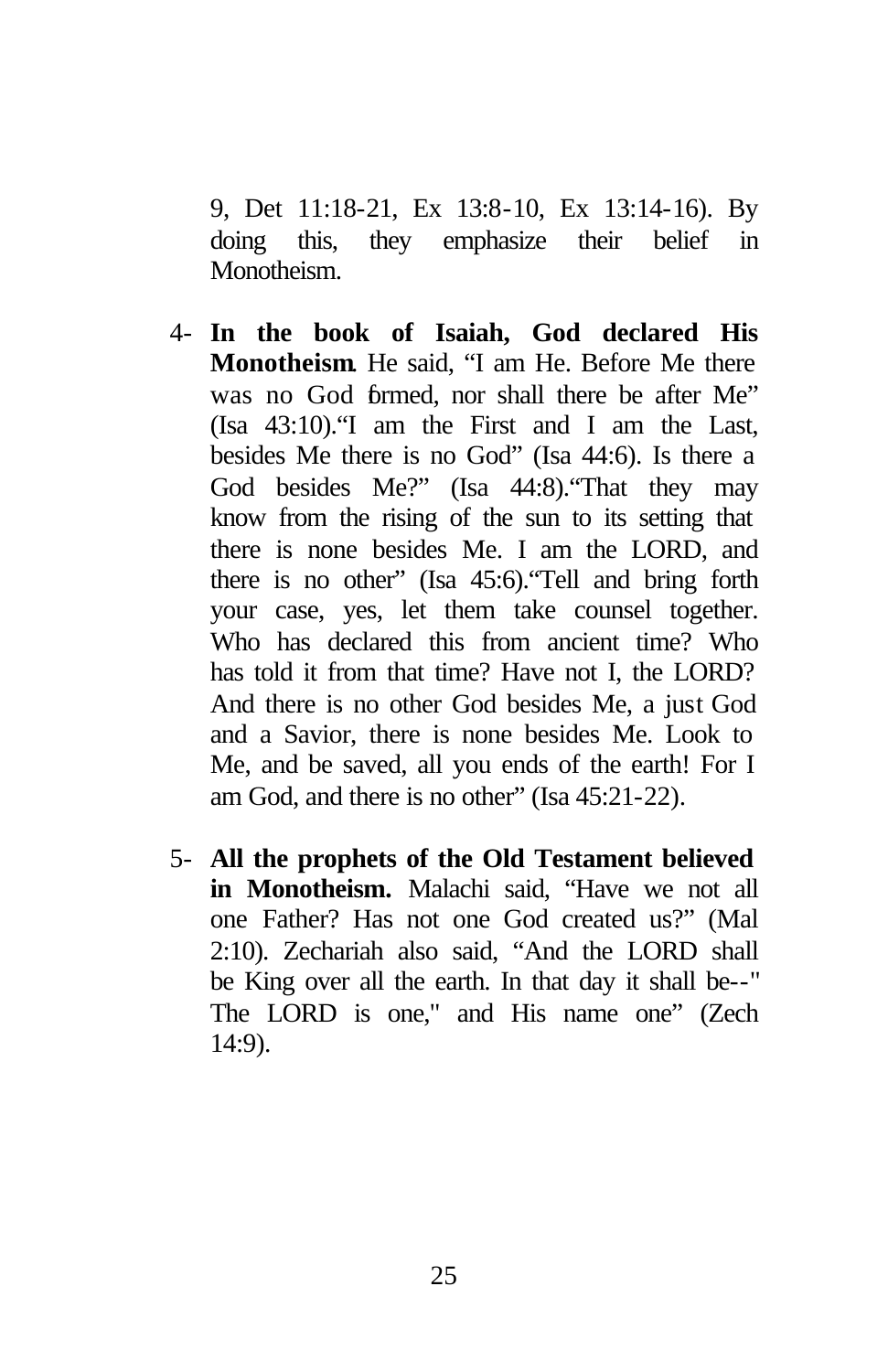6- **Many verses of the Old Testament call God, " the Holy One".** These verses are found in (Psalm 71:22, Psalm 78:41, Is 1:4, Is 5:19, Is 52:24).

#### **Monotheism in the New Testament:**

Christians, as they are the heirs of Abraham by faith in Jesus Christ (Ro 4:13-17) NKJ, hold his same faith and the faith of his descendants in the One and Only God. Christian creed states, "We believe in One God, God the Father the Almighty, The creator of heaven and earth". The New Testament emphasizes Monotheism clearly in many references.

- **1- The Lord Jesus Christ declared Monotheism.** St. Mark and St. Mathew recorded about Him, "Then one of the scribes came, and having heard them reasoning together, perceiving that He had answered them well, asked Him, 'Which is the first commandment of all?' Jesus answered him, 'The first of all the commandments is: 'Hear, O Israel, the Lord our God, the Lord is one. And you shall love the Lord your God with all your heart, with all your soul, with all your mind, and with all your strength.' This is the first commandment" (Mark 12:28-30, Mat. 22:37).
- **2- In the well-known commission statement, the Lord Jesus Christ commanded His disciples to baptize in one name, the name of the One God**. He said**, "**Go therefore and make disciples of all the nations, baptizing them in the name of the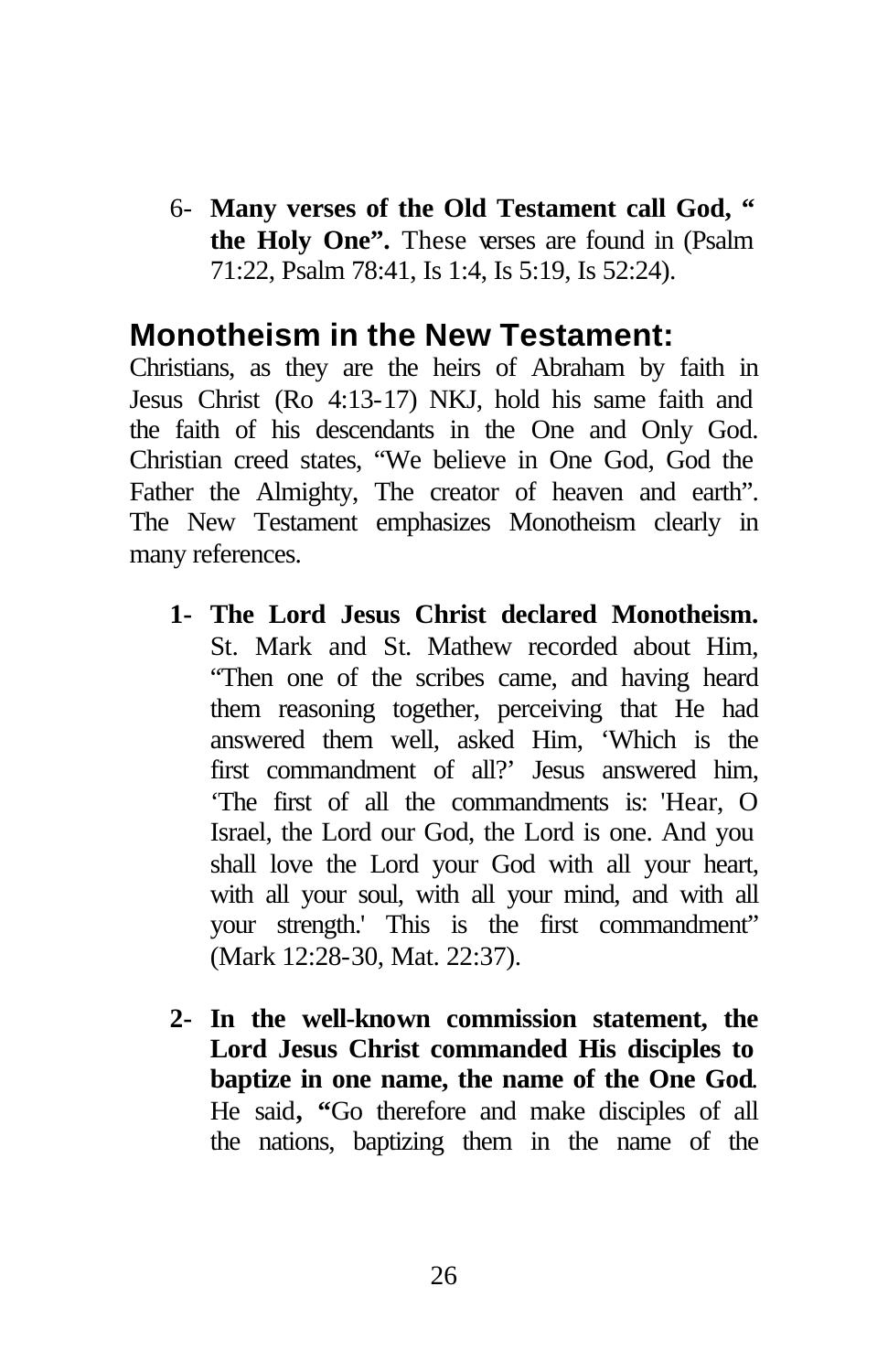Father and of the Son and of the Holy Spirit" (Matt 28:19). He said "in the name" not "in the names" for "the name of the Father and of the Son and of the Holy Spirit" is the name of the One God, as we will see later.

- **3- St. Paul also declares Monotheism**. He said, "Is He the God of the Jews only? Is He not also the God of the Gentiles? Yes, of the Gentiles also, since there is one" (Rom 3:29-30)."One God and Father of all, who is above all, and through all, and in you all" (Eph 4:6)."There is no other God but one" (1 Cor 8:4)."God is one" (Gal 3:20).
- **4- St. James confesses his belief in Monotheism and mentioned that even the demons believe in this.** He said, "You believe that there is one God. You do well. Even the demons believe-- and tremble!" (James 2:19). Accordingly, St. James praises believing in Monotheism.
- **5- St. John spoke about Monotheism and Trinity at the same time.** He said, "For there are three that bear witness in heaven: the Father, the Word, and the Holy Spirit, and these three are one" (I John 5:7).
- **6- Many verses of the New Testament call God, " the Holy One".** These verses are as in (1 Pet 1:15, 1Jn2: 20, Rev16: 5).